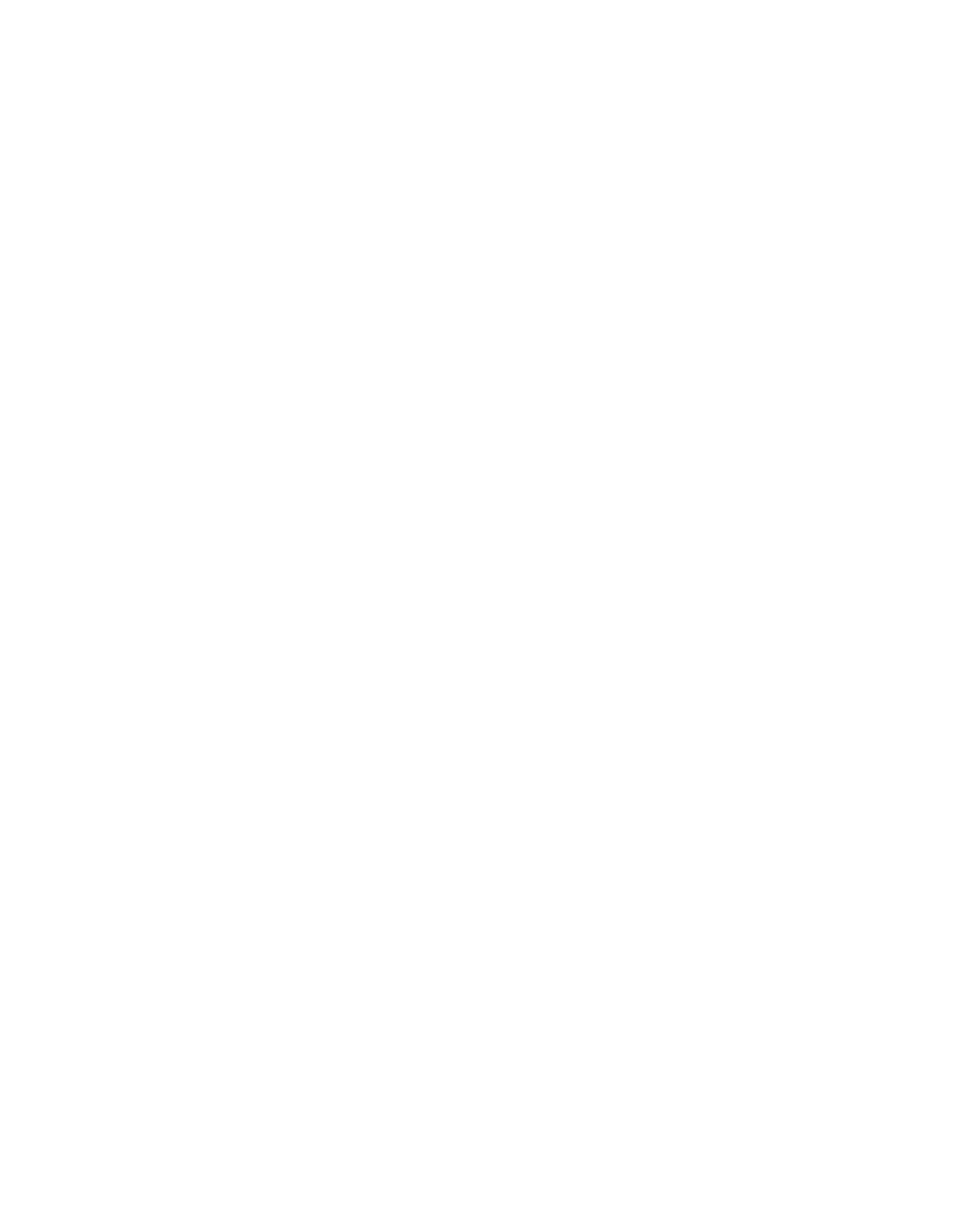During World War II and the Holocaust, the Nazi regime engaged in an intensive effort to appeal to Arabs and Muslims in the Middle East and North Africa.<sup>[1](#page-33-0)</sup> It did so both by presenting the Nazi regime as a champion of secular anti-imperialism, especially against Britain, as well as by a selective appropriation and reception of the traditions of Islam in ways that suggested their compatibility with the ideology of National Socialism. This lecture and the larger project from which it comes, draws on recent archival findings that make it possible to expand on the knowledge of Nazi Germany's efforts in this region that has already been presented in a substantial scholarship.<sup>[2](#page-33-0)</sup> It pushes the history of Nazism beyond its Eurocentric limits while pointing to the European dimensions of Arabic and Islamic radicalism of the mid-twentieth century. On short wave radio and in printed items distributed in the millions, Nazi Germany's Arabic language propaganda leapt across the seemingly insurmountable barriers created by its own ideology of Aryan racial superiority. From the fall of 1939 to March 1945, the Nazi regime broadcast short wave Arabic programs to the Middle East and North Africa seven days and nights a week. Though the broadcasts were well known at the time, the preponderance of its print and radio propaganda has not previously been documented and examined nor has it entered into the intellectual, cultural and political history of the Nazi regime during World War II and the Holocaust. In light of new archival findings, we are now able to present a full picture of the wartime propaganda barrage in the course of which officials of the Nazi regime worked with pro-Nazi Arab exiles in Berlin to adapt general propaganda themes aimed at its German and European audiences to the religious traditions of Islam and the regional and local political realities of the Middle East and North Africa. This adaptation was the product of a political and ideological collaboration between officials of the Nazi regime, especially in its Foreign Ministry but also of its intelligence services, the Propaganda Ministry and the SS, on the one hand, with pro-Nazi Arab exiles in wartime Berlin, on the other. It drew both on a confluence of perceived shared political interests and ideological passions, as well as on a cultural fusion, borrowing and interaction between Nazi ideology and certain strains of Arab nationalism and Islamic religious traditions. It was an important chapter of the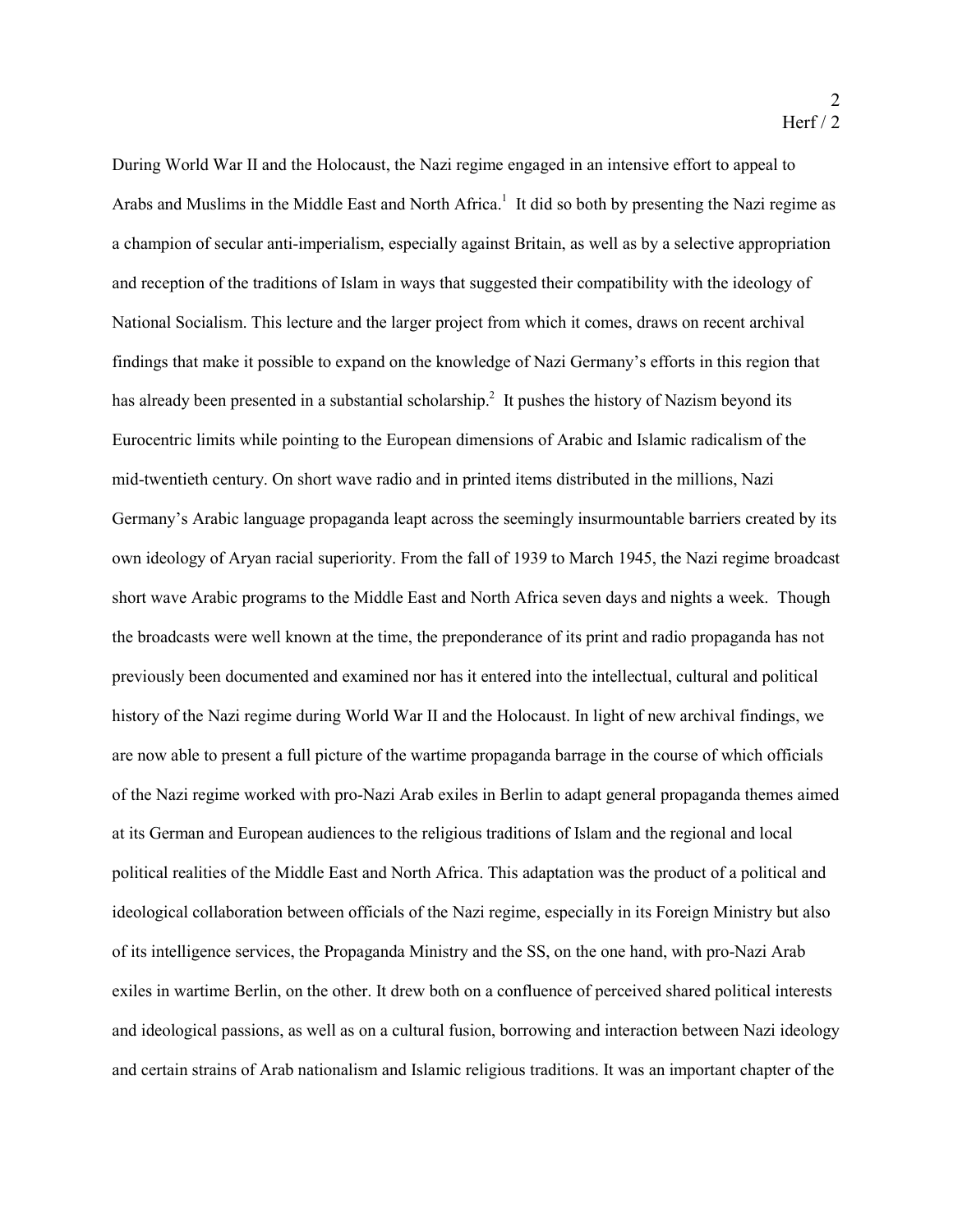political, intellectual and cultural history of Nazism during World War II and comprises a chapter in the history of radical Islamist ideology and politics.

 In wartime Berlin, radical anti-Semitism of European and German speaking provenance found common ground with radical anti-Semitism rooted in Koranic verses and the commentaries on them in the traditions of Islam. Just as Nazi anti-Semitism was a radicalization of already existing elements within European culture, so the anti-Semitism of the pro-Nazi Arab exiles resulted from a radicalization of already existing elements within the traditions of Islam. In both cases, these twentieth century extremists, in patterns familiar to historians of reception, engaged in what Raymond Williams called "the labor of selective tradition." That is, they actively reworked and appropriated received traditions, emphasizing some elements and diminishing others.<sup>[3](#page-33-0)</sup> As a result of their shared passions and interests, they produced texts and broadcasts that they could not have produced on their own. Through this active labor or conserving and reworking their own while incorporating foreign traditions, the Nazis and their Arab collaborators created found common ground which produced the texts and broadcasts that accompanied the Axis military and propaganda offensives in North Africa and the Middle East during the war.<sup>[4](#page-33-0)</sup> Cultural and intellectual historians of Nazism have long demonstrated that it can neither be separated from nor reduced to its European, German and Christian predecessors. These were one necessary but not sufficient conditions for its emergence. The same was true to the radical nationalism and Islamism of the Arab exiles who joined forces with Hitler's regime. Their political outlook could neither be separated from nor reduced to its Arabic or Islamic background. The historical conjuncture of World War II brought them together in the shared project of radicalizing their own past traditions. In contemporary academic language, the meeting between Nazism and militant Islam and Arab nationalism in Berlin was a chapter in the history of trans-nationalism and cultural fusion, one that brought out the worst elements of the two civilizations.[5](#page-33-0)

The Nazis taught the Arab exiles the finer points of twentieth century Jew-hatred, above all, its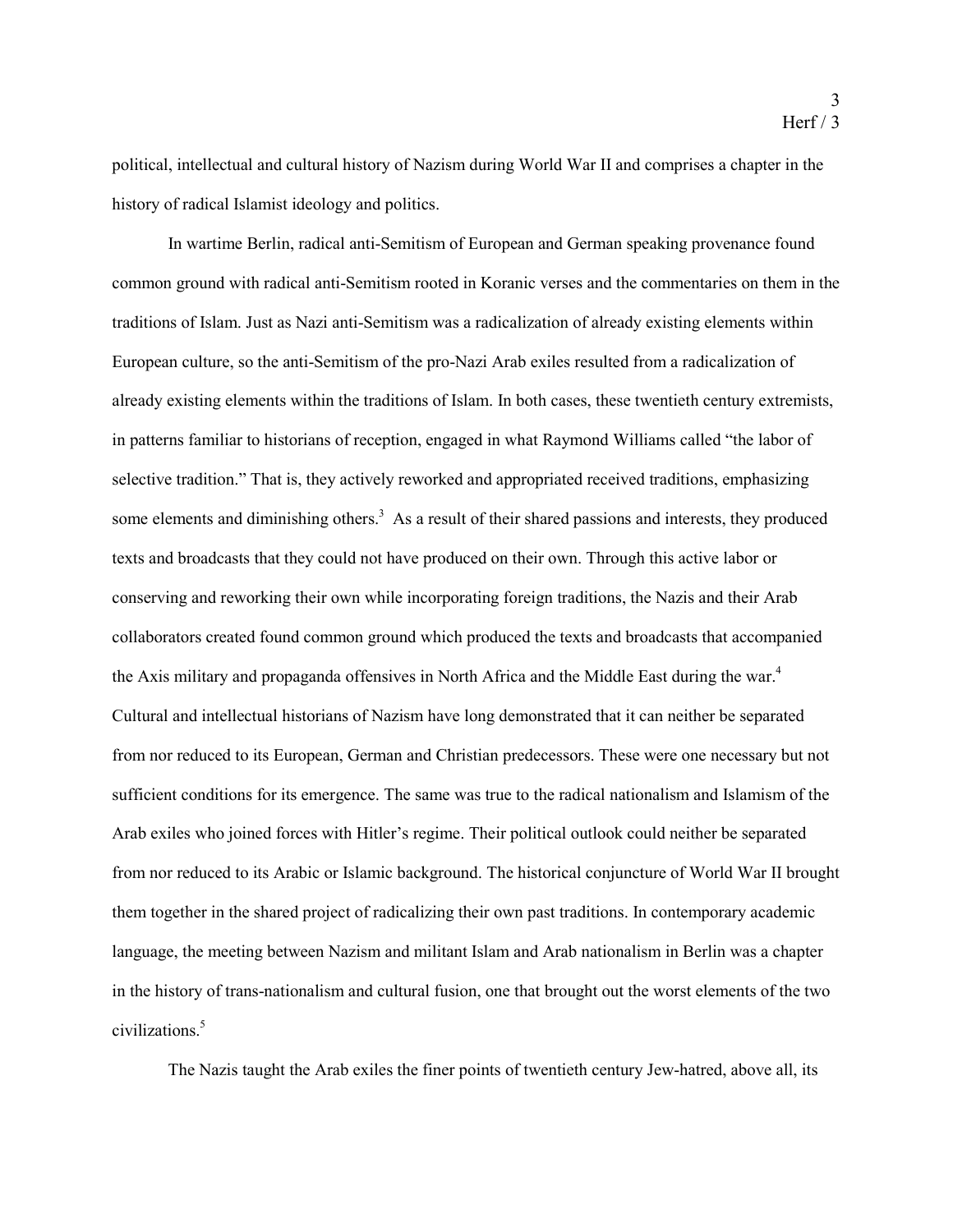paranoid, conspiracy theory and how to apply it to ongoing events. The Arabs and Muslims in Berlin taught the Nazis that their hatred of the Jews was not as unique as they might have imagined and thus that they had found allies in unexpected and unforeseen places. Nazism became less euro-centric while Arab and Islamic radicalism drew on modern, European totalitarian ideology. The Nazi leadership sought ways to burst the bounds of nationalist particularism and even of a the doctrine of the Aryan master race in order to appeal to Arabs and Muslims. The Arabs and Muslims in Berlin engaged in a variant of what I have called "reactionary modernism" as they demonstrated a mastery of modern propaganda techniques in the interest of advocating a revival of a fundamentalist version of Islam.<sup>[6](#page-33-0)</sup> Radical anti-Semitism did not first enter Arab and Islamic politics because of the cleverness of Nazi propagandists. On the contrary, their cleverness lay partly in understanding that some currents in both Arab politics and the religion of Islam created offered points of entry for a positive reception of Nazism's message. Nazi officials working with the Arab exiles in Berlin as well as the Orientalists working for the SS and the Foreign Ministry believed that the founding text of Islam, the Koran, as well as commentaries and oral folk wisdom offered powerful points of connection with modern European anti-Semitism. By referring to these texts, they believed they could supplement secular appeals to Arab nationalists with religiously based appeals to Muslims as Muslims.

 Neither Nazis or the Arab exiles could have achieved alone what their alliance made possible. The Nazi regime lacked native speakers of Arabic as well as familiarity with the details of local politics in the Middle East, deficiencies made up by the presence of the Arab exiles. The Arab exiles from Palestine and Iraq had no way of reaching a mass audience in their home countries. Fascist Italy and Nazi Germany's short wave radio transmitters, their printing presses, and from 1940s to 1943, their armies fighting in North Africa made that possible. Nazi Germany's Arabic language propaganda was not primarily the result of translation of Nazi ideology and canonical texts into Arabic. Although Mein Kampf and the Protocols of the Elders of Zion were translated into Arabic before 1939, neither figured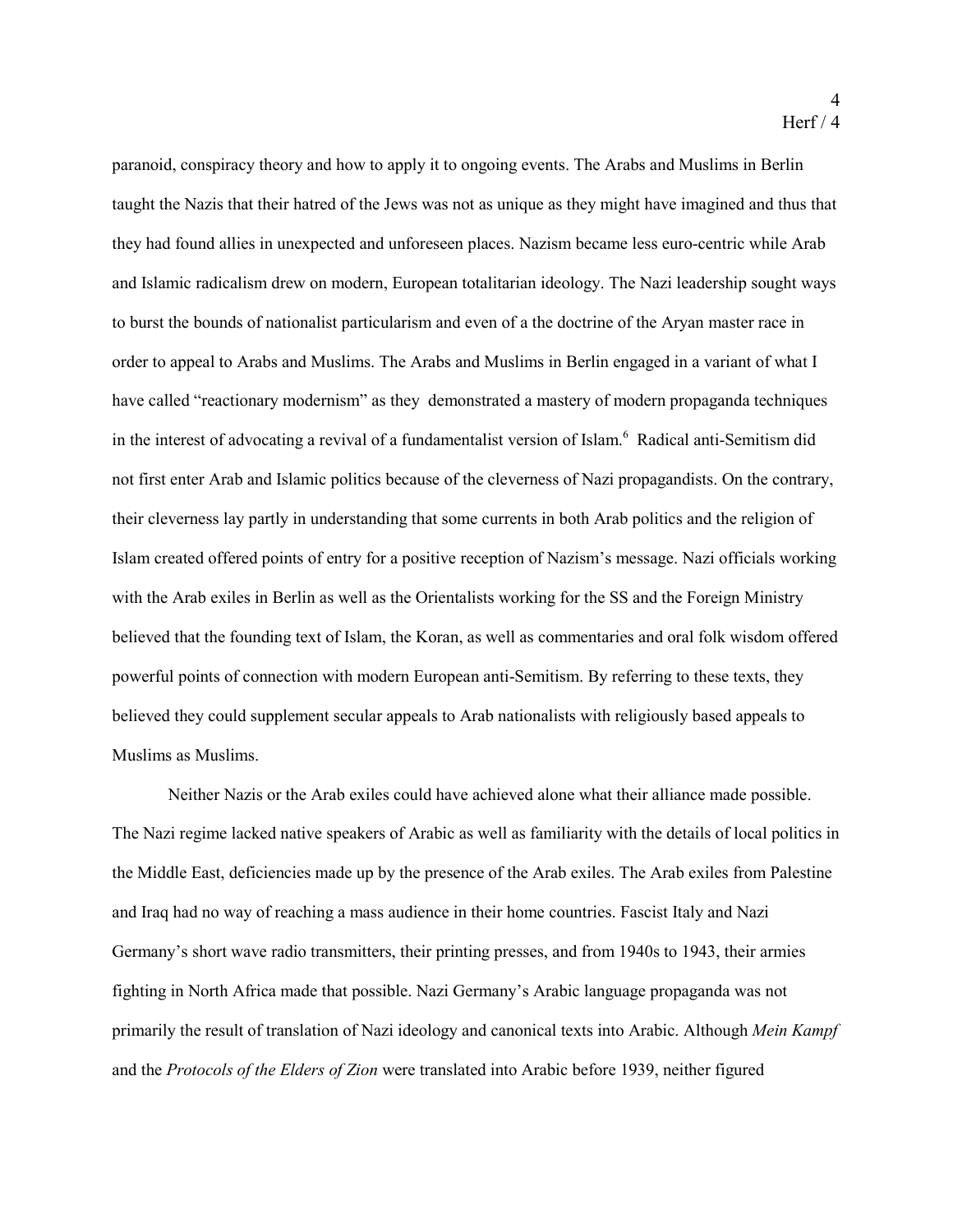<span id="page-6-0"></span>prominently in Arabic propaganda. Indeed, neither did Hitler's speeches or Goebbels' essays. The most important text, the work that offered the entry point of Nazism's propaganda to Arabs and Muslims was its selective reading and quotation of the Koran and the traditions of Islam. There were German diplomats who preferred to limit Arabic language propaganda to appeals to secular Arab anti-imperialism directed against Britain and the United States or to Arab anti-Communism. Others were more comfortable with explicit appeals to the traditions of Islam. In practice, the distinction between secular and religious dimensions blurred into insignificance. In the same texts and broadcasts, the Nazis spoke the secular language of attacks on American, British and "Jewish" imperialism while also appealing to what they depicted as the ancient traditions of hatred of the Jews in Islam itself. Nazi Germany presented itself both as an ally of Arab anti-imperialism as well as a soul mate of the religion of Islam. The events in North Africa and the Middle East and their interaction with the war in Europe have long preoccupied military and diplomatic historians of the World War II.<sup>[7](#page-33-0)</sup> In 1965, the East German historian Heinz Tillmann in Deutschlands Araberpolitik im Zweiten Weltkrieg drew on then available German archives to examine the policy of "German imperialism" in the Middle East from the 1930s up to spring 1943.<sup>[8](#page-33-0)</sup> In 1966, Lukasz Hirszowicz' The Third Reich and the Arab East presented an enduring synthesis of military, diplomatic and political history up to the end of World War II.<sup>[9](#page-33-0)</sup> He established the chronology and key causal arguments concerning the prospects for victory by and the causes of defeat of Fascist Italy and Nazi Germany in the region, especially in Iraq and Egypt. In 2007, two German historians, Klaus Michael Mallmann and Martin Cuppers, drawing on German diplomatic, military and SS archives that had been opened and declassified in the interim, published Halbmond und Hakenkreuz: Das Dritte Reich, die Araber und Palästina.<sup>[10](#page-33-0)</sup> Reflecting the shift in historical analysis which led to much greater attention to the connection between the Holocaust and World War II, Mallmann and Cuppers revealed that the SS had plans to extend the Final Solution to encompass the 700,000 Jews of North Africa and the Middle East. The question of whether or not they would be able to do so depended on the outcome of the battles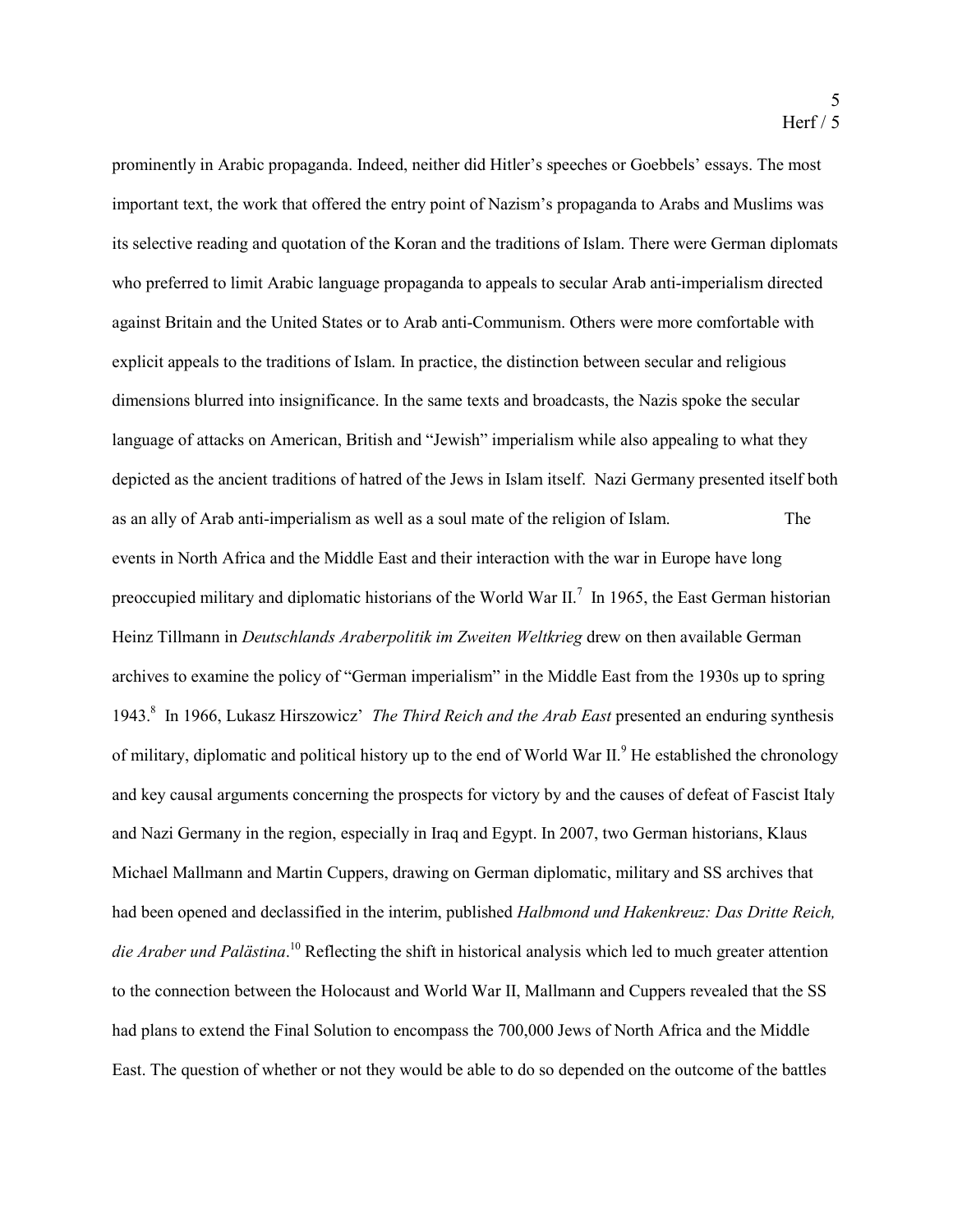at El Alamein and later in Tunisia between Germany's Rommel's Afrika Korps and the Allied armed forces. As the Israeli historian Tuvia Friling has pointed out, in 1942 given the proximity of Rommel's Afrika Korps, the fear of German invasion of Palestine among its Jewish population was "indeed real." The mutual attraction between Fascist Italy and Nazi Germany and Arab radicalism had emerged during the Arab revolt in Palestine between 1936 and 1939. Then both German and Italian propaganda, and probably also with money and arms, supported the rebellion and attacked the British Mandate while Husseini and his supporters deepened their enthusiasm for the Nazis and the Fascists.<sup>[11](#page-6-0)</sup> In light of the tensions between the British and the Jews in Palestine, and British refusal to allow increased Jewish emigration to Palestine during the Holocaust, it is ironic to note that Britain and Australia's victory at the battle at El Alamein, was both a decisive turning point in the history of World War II as well as in the successful effort to prevent the extension of the Holocaust the  $700,000$  Jews of the Middle East.<sup>[12](#page-6-0)</sup>

 A significant historical scholarship has also documented the actions and beliefs of the most important public face and voice of Nazi propaganda aimed at Arabs and Muslims, Haj Amin el-Husseini, the Grand Mufti of Jerusalem.<sup>[13](#page-6-0)</sup> The mutual admiration between Husseini and Hitler and his virulent Jew hatred are a matter of public record. Details about his collaboration with Heinrich Himmler and his knowledge about the Holocaust came to light after the war as well. Husseini was also key figure in finding common ground between the ideology of National Socialism, on the one hand, and that of Arab nationalism as well as doctrines of militant Islam. While the Mufti was a key figure in this historical episode, so too were many other German intelligence officers, diplomats, military officers, members of the German Foreign Ministry's division of political radio, announcers, writers, editors along with mostly anonymous native Arabic speaking radio announcers and writers.[14](#page-6-0) The broadcasts were the result of a cooperative effort including German officials working in the Division of Political Radio in Joachim von Ribbentrop's Foreign Ministry with occasional assistance from the Joseph Goebbels' Propaganda Ministry. They received assistance from Orientalists in the cultural division in Heinrich Himmler's Reich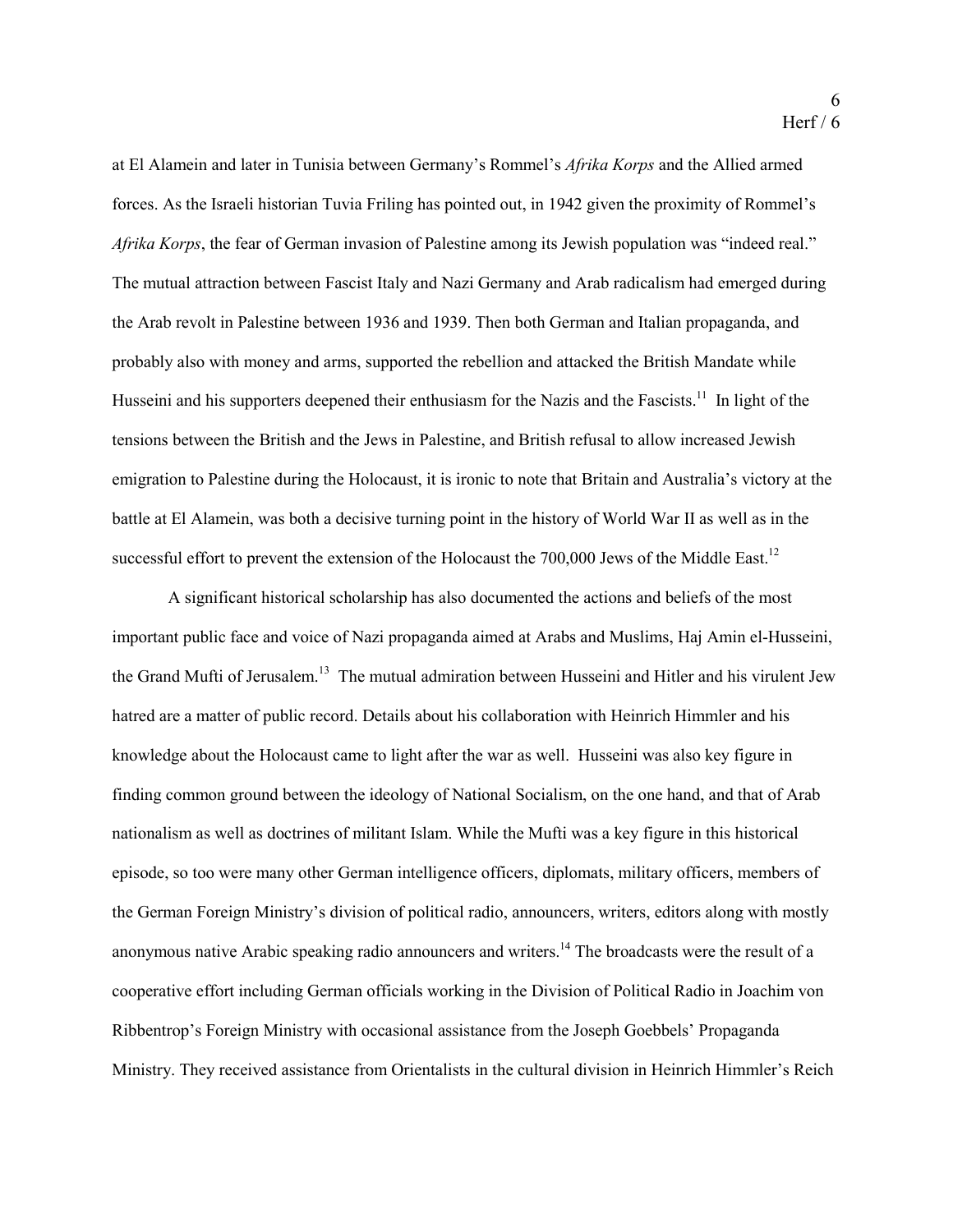Security Main Office, and from German Orientalists who advised the Foreign Ministry and worked in the SS research offices.<sup>[15](#page-6-0)</sup> The pro-Nazi Arab exiles gave the Nazis a resource they had not had before or possessed in such abundance, namely native Arabic speakers and readers who could make Nazism's message understandable in fluent, colloquial Arabic to Arabs and Muslims.

 The Arabic propaganda campaign, especially with short wave radio, was far more extensive than the previous focus on the Mufti alone would suggest. Fascist Italy broadcast Arabic programs from 1934 to 1943. Nazi short wave Arabic broadcasting began in October 1939 and continued until February or March 1945. "Berlin in Arabic" and the "Voice of Free Arabism" and other stations broadcast a mixture of music, news and commentary seven days and nights a week. They broadcast about two hours of news and commentary each evening. Information about the size of the listening audience remains scarce. In August 1941, the United States Office of War Information (OWI) report estimated that there were about 90,000 short wave radios in the region: 150 in Aden, 55,000 in Egypt, 4000 in Iraq, 24,000 in Palestine, 6,000 in Syria, 6,000 and 25 in Saudi Arabia.[16](#page-6-0) Radios were often heard in cafes and other public places and listening was a kind of collective experience. Radio was crucial to propaganda efforts in the Middle East in this period because rates of illiteracy in the region were so significant. Government surveys conducted after World War II still found illiteracy rates were almost 80% in Egypt and 85% in Libya. In Palestine, the British mandatory government census of 1931 put the overall literacy rates among Arabs seven years and older at about 20%. Among Muslims, it was 14% (25% among men and only 3% among women.) By 1947, another observer assessed the literacy rate among Palestine's Arab community to be 27% and 21% for Muslims (35% for men and 7% for women).[17](#page-6-0) Therefore short wave radio reached a far larger audience than did print materials. However, throughout the war, Axis propaganda aimed at the Middle East also included the distribution of millions of Arabic language leaflets and brochures. Some were dropped from the air by the *Luftwaffe*. Others were distributed on the ground by propaganda companies accompanying the Axis armed forces, diplomats in the German Embassies in Tunisia, and by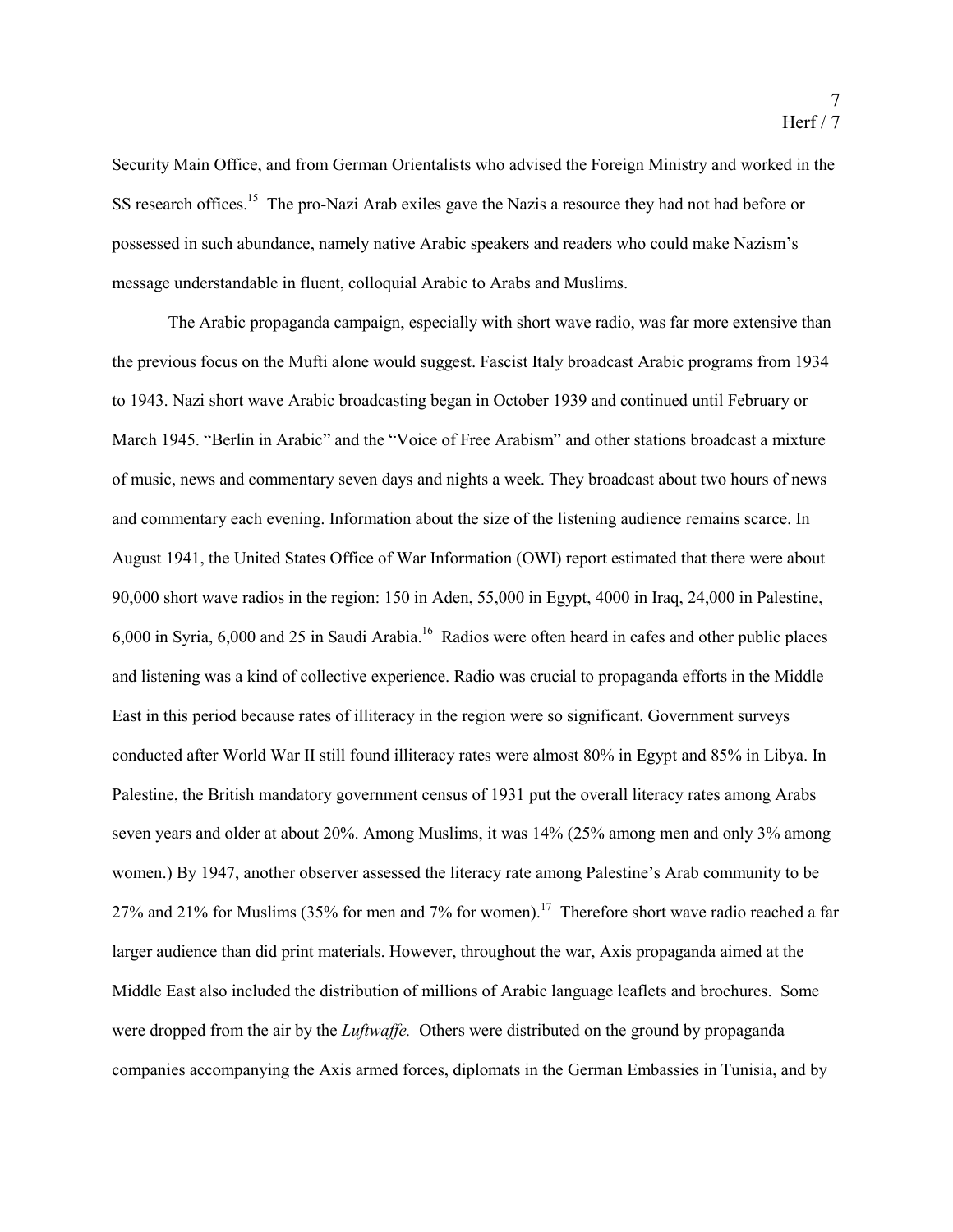networks of German secret agents and Arab collaborators moving on railways and on small boats on the Mediterranean.<sup>[18](#page-6-0)</sup>

 Between 1940 and spring 1943, the Axis armed forces were present in North Africa. After their defeat in the Battle of Tunisia, that presence ended. At no point during the remainder of the war were the Germans or Italians on the ground in the Middle East. So for most of the war for most of the region, and especially for its most politically volatile places, notably Egypt, Palestine, Syria, Lebanon, Iraq, (and Iran with Persian language broadcasts) the most effective means of reaching a broader Arabic public were short wave radio broadcasts, most of which originated in Berlin, or to be more specific, from the even safer and more secure small town of Zeesen, just outside the capital. From the thousands of hours of this six year long propaganda barrage, transcripts from only 1940 and 1941 are to be found in German government archives. The rest of what had been a massive output was either never recorded or transcribed, or it was lost, fell victim to Allied bombing or was intentionally destroyed by German officials themselves in the last months of the war.

 Beginning in summer 1941, under the direction of recently arrived American Ambassador to Egypt, Alexander Kirk, American diplomats the Cairo Embassy began to transcribe and translate the Axis–that is Italian and German Arabic broadcasts. Kirk took up his post in Cairo on March 29, 1941. He had been Charge d'Affaires of the United States Embassy in Berlin in 1939 to 1940. In that capacity, he had sent informative memos to Washington about Nazi anti-Jewish persecution. He remained the American Ambassador to Egypt until March 29, 1944. Kirk sent the first or one of the first of his dispatches about Nazi radio broadcasts in Arabic to the Office of Secretary of State Cordell Hull in Washington on September 13, 1941. In it, he summarized themes in the broadcasts of August 18 to September 7, [19](#page-6-0)41.<sup>19</sup> The summaries continued and expanded in length and detail until April 1942 when Kirk's staff at the American Embassy in Cairo began to produce verbatim transcripts in English translation of Nazi Germany's Arabic language radio broadcasts to the Middle East. Kirk sent the texts to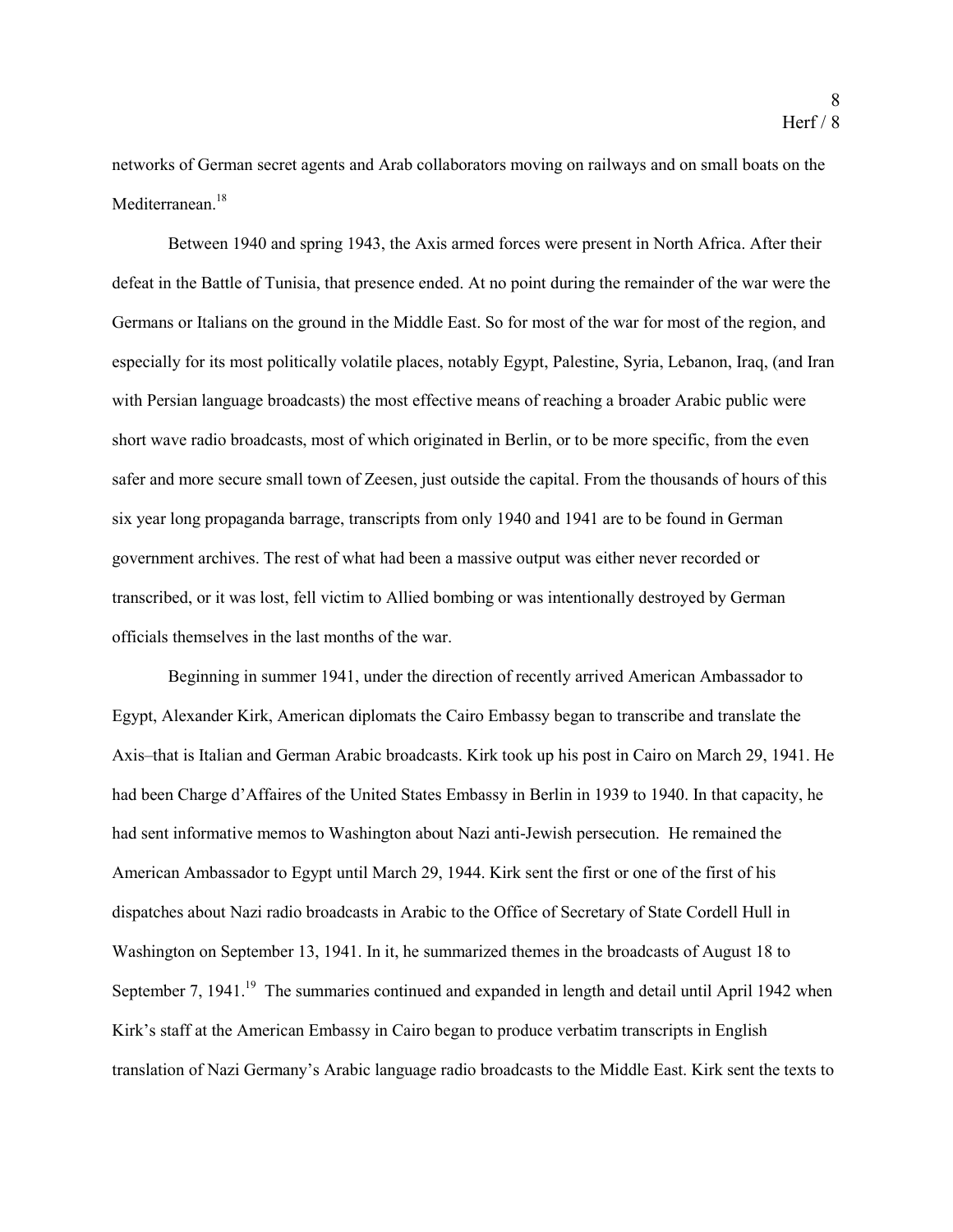Washington every week until March 1944. Thereafter until the end of the war, his successor, Pickney Tuck, continued to do so. As far as I have been able to determine, the resulting several thousand pages comprise the most complete record anywhere in any language of Nazi Germany's efforts to influence the Arab and Islamic world via its most important propaganda program, the shortwave radio broadcasts. The Axis Broadcasts in Arabic transcripts were placed in the United States National Archives in College Park and declassified in 1977 but have not previously entered into historical scholarship.<sup>[20](#page-6-0)</sup> They are an indispensable source for examination of Nazism's efforts to extend its appeals to the Arab and Muslim societies.

 Before the Nazis could appeal to Arabs, Persians and Muslims in general, they needed to clarify if their "anti-Semitism" extended to the non-Jewish Semites of the Arab, Persian and Muslim world. In Mein Kampf, Hitler thought it did. He spoke with disdain about hopes for "any mythical uprising in Egypt" or the idea that "that now perhaps others are ready to shed their blood for us." English machine guns and fragmentation bombs would bring such a Holy War "to an infernal end." It was, he continued, "impossible to overwhelm with a coalition of cripples a powerful state that is determined to stake, if necessary, its last drop of blood for its existence. As a völkish man, who appraises the value of men on a racial basis, I am prevented by mere knowledge of the racial inferiority of these so-called 'oppressed nations' from linking the destiny of my own people with theirs."<sup>[21](#page-6-0)</sup> Hitler's famous book gave anti-Semitism a broad meaning, one that applied first and foremost to the Jews, but that also encompassed non-Jewish "Semites" such as Arabs and Muslims.

 Disputes surrounding the Berlin Olympics of 1936 alerted German diplomats that Hitler's broad view of anti-Semitism posed a problem for effective propaganda aimed at Arabs, Persians and Muslims. The Arab belief that the Nuremberg race laws in 1935 discriminated against "non-Aryans" caused consternation in Egypt. Officials in Egypt threatened to boycott the Berlin Olympics in 1936. Why, they asked, should Egyptian athletes travel to a country that regarded them as racially inferior? In a series of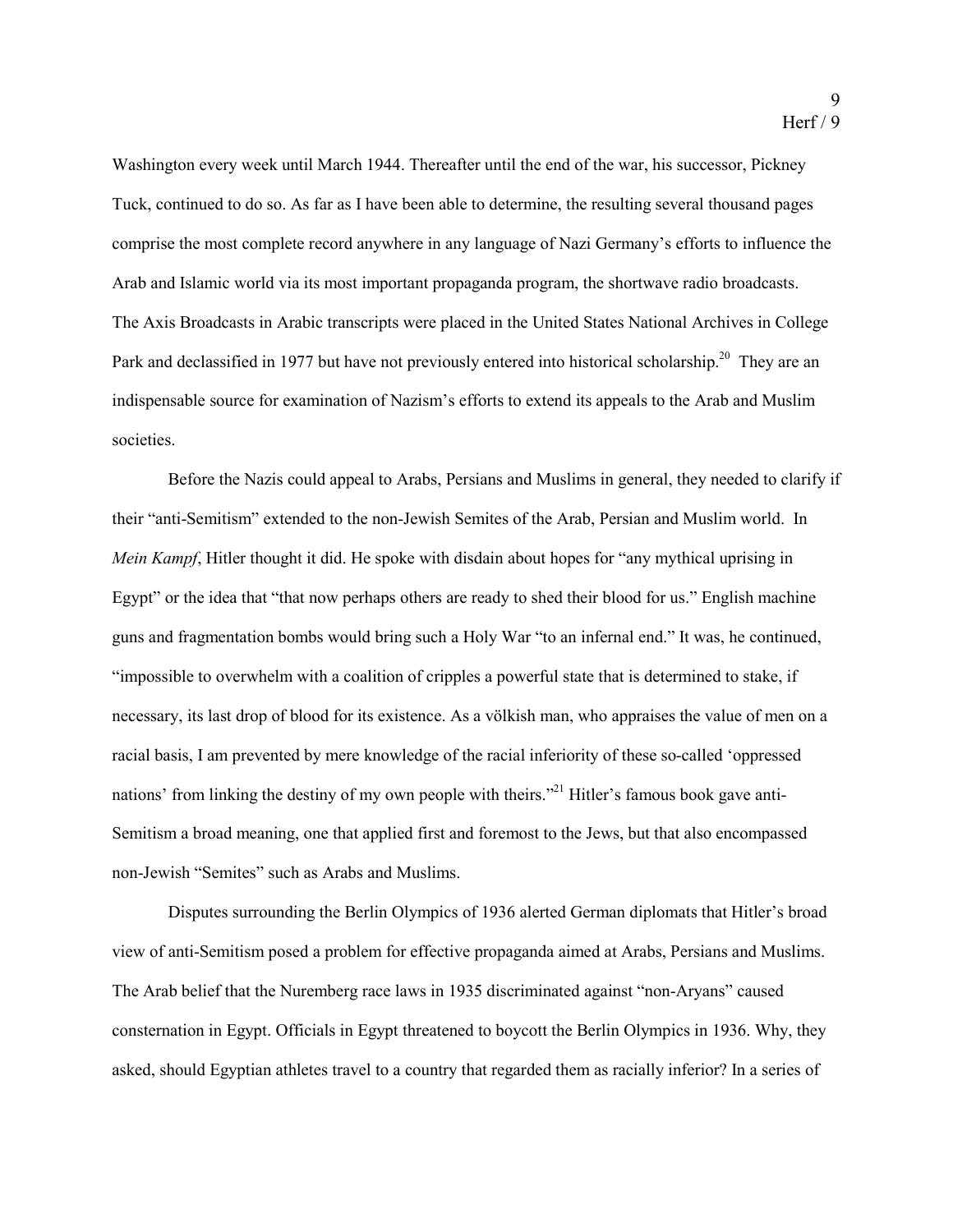<span id="page-11-0"></span>meetings in 1936 and 1937, high ranking officials in the German Foreign Ministry, the Propaganda Ministry, the Nazi Party's office of Racial Politics (Rassenpolitisches Amt) and the Himmler's Reich Security Main Office (SS) devoted many hours to finally conclude that Nazi racial legislation distinguished between Germans and Jews, not Aryans and non-Aryans.<sup>[22](#page-6-0)</sup> The Nazi regime regarded Arabs (and Persians) and Muslims as simply different, not inferior. The Foreign Ministry devoted considerable effort before and during World War II to convince Arabs, Persians (Iranians) and Muslims that its anti-Jewish policies were not based on a biological racism directed at "non-Aryans" or "Semites" in general. Rather they were only directed at the Jews who were, the Nazis claimed, the common "enemy" of Nazi Germany and the Arab and Islamic Middle East. As was the case in Nazi propaganda in Germany, Nazi anti-Semitism aimed at the Arab and Muslim Middle East focused on a political accusation embedded in a conspiracy theory, one that superseded an anti-Semitism based on racial biology.

 Having dispensed with the charge that their racism extended to Arabs and Muslims, Nazi propagandists appealed to them as allies in a common cause, the fight against the Jews. In September 1939, Hitler resolved a dispute between Propaganda Minister Joseph Goebbels and Foreign Minister Joachim von Ribbentrop over control over propaganda aimed abroad in favor of the latter.<sup>[23](#page-6-0)</sup> By October 1939, Nazi Germany was broadcasting fifteen hours of air time in 113 daily broadcasts. By the end of 1940, about 500 people were working in the offices of German radio aimed abroad.<sup>24</sup> By 1943, the Nazi regime was broadcasting sixteen such stations in thirteen different languages every day.<sup>25</sup> Prominent exile politicians, such as Subhas Chandra Bose from India, Rashid Ali el Khilani from Iraq, and Haj Amin el-Husseini, the Grand Mufti of Jerusalem, spoke frequently.<sup>26</sup> Within the Foreign Office Political Division, the Orient Office, Division VII, oversaw propaganda and political strategy towards Egypt, Afghanistan, Saudi Arabia, Palestine, Syria, Turkey, India, Iran, Sudan, and Ceylon.<sup>27</sup> An Office for Political Radio (Rundfunkpolitischen Abteilung) existed within the Foreign Office Political Division.<sup>28</sup> By September 1, 1943, it's staff included 226 employees.<sup>29</sup> Kurt Georg Kiesinger, subsequently the Chancellor of the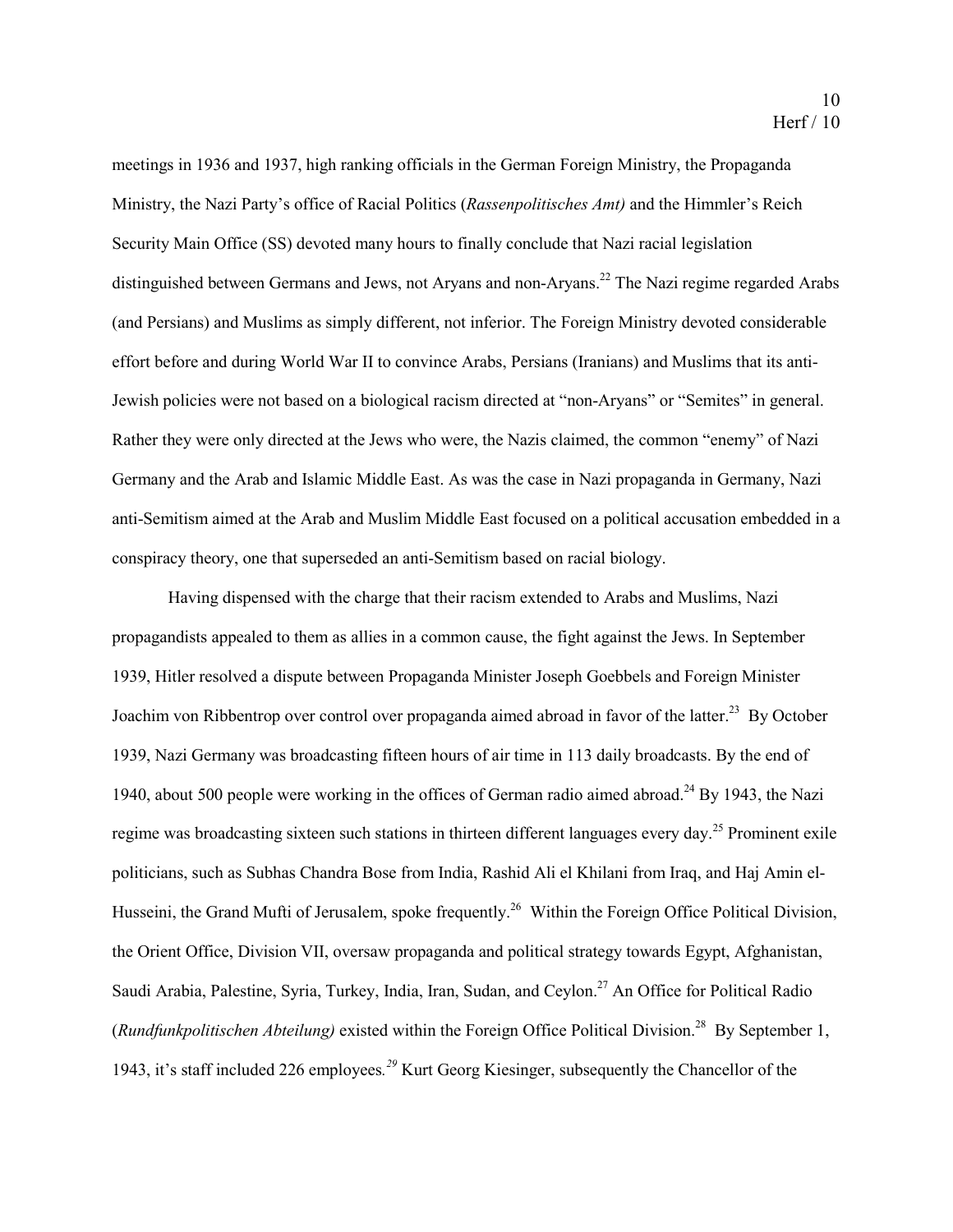Federal Republic between 1966 and 1969, worked in the office and was its director from 1943 to 1945.<sup>[30](#page-11-0)</sup> The staff met regularly with the Foreign Office Arab Committee, which included experts on the region and officials responsible for contact with prominent Arab exiles such as Husseini and Khilani.<sup>[31](#page-11-0)</sup> Among the various divisions of the Foreign Office working on foreign language broadcasts, only the Russian division broadcasting to the enormous Eastern Front was larger.<sup>[32](#page-11-0)</sup> The director of Division VII throughout the war was Kurt Munzel, a diplomat and Orientalist who had worked in the Dresdner Bank in Cairo in the decade before the war.<sup>[33](#page-11-0)</sup> By 1942 he led a staff of nineteen including (judging from the names) seven native Arabic speakers, and four "scholarly assistants," that is, Germans with knowledge of Arabic and Islam. It's broadcasts were beamed to Egypt, Afghanistan, Arabia, Iraq, Syria, Cyprus, Palestine, Turkey, India, Iran, Sudan and Ceylon. The office also published, Barid as-Sarq (Orient Post) an Arabic language magazine and worked closely with the Arab-Committee in the Foreign Office.<sup>[34](#page-11-0)</sup>

 From September 1939 to fall of 1941, the Arabic broadcasts drew on the expertise of German Orientalists of Arabic and Islamic literature and poetry, the local knowledge gained by German diplomats in the prewar years and on pro-Axis Arabs living in Berlin when the war began. Most of these broadcasts" had the tone of a sympathetic, well informed politically engaged scholar, one eager to please yet not quite able to pick up the ins and outs of local politics. These early broadcasts sent a clear message that the Nazi regime, rather than celebrate the superiority of Aryans over inferior Middle Eastern Semites, was a friend to both Arab nationalists and Muslims. Several examples illustrate key themes. On December 3, 1940, Munzel's Orient Office VII broadcast "a paper about the English occupation of Egypt." <sup>[35](#page-11-0)</sup> With the incantation "Oh Mohammedaner" (Oh Muslims!), the broadcast made a direct appeal to Muslims and not only to Arab nationalists opposed to British rule in Egypt. It did so in the repetitive incantations of a religious sermon that evoked the authority of the "holy Koran" and past days of piety.

"Oh, God's servants! Above all of the other commandments, none is more important to the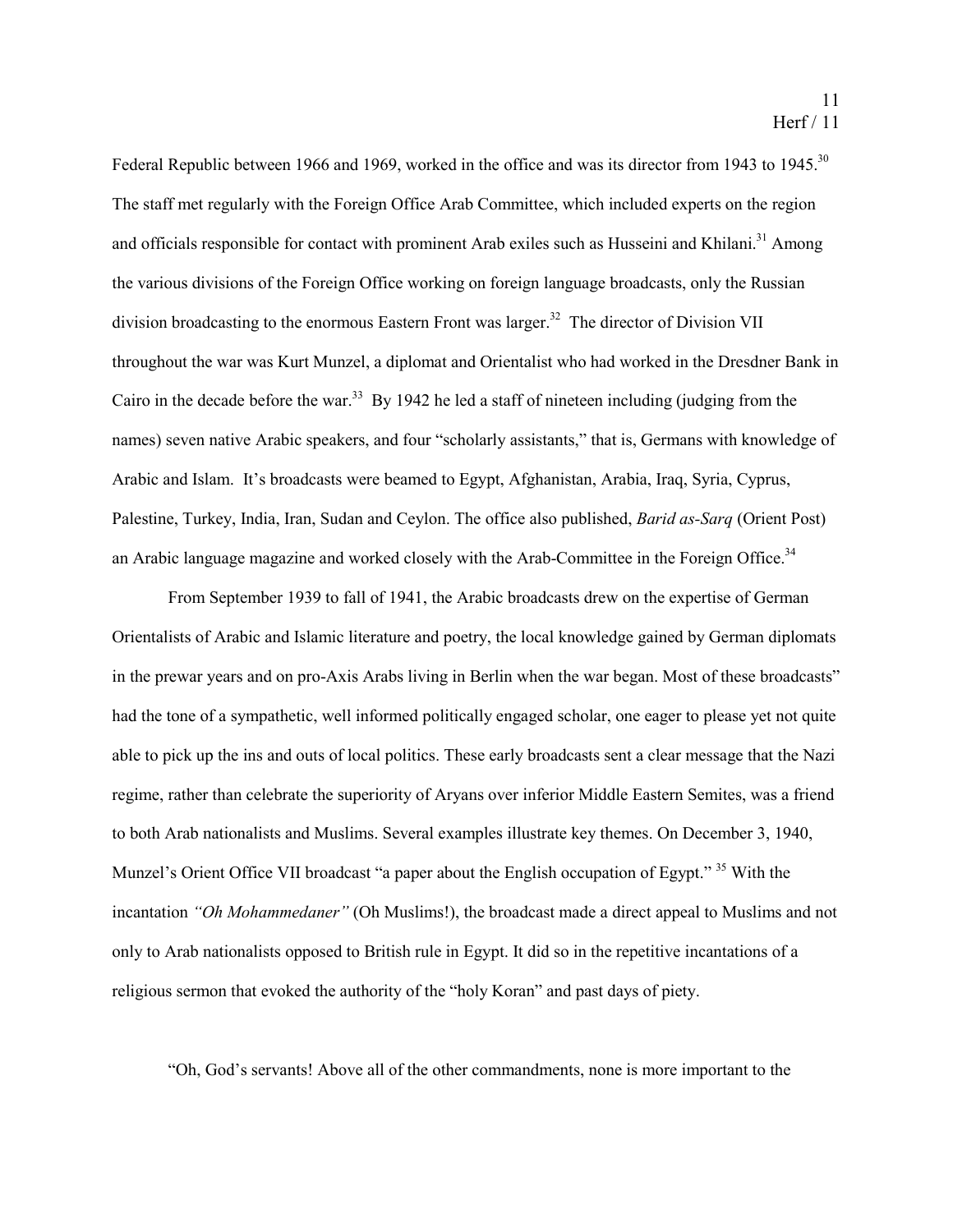Muslims (*Mohammedaner*) than piety for piety is the core of all virtues and the bond of all honorable human characteristics. Muslims you are now backward because you have not shown God the proper piety and do not fear him. You do things that are not commanded and you leave to the side things that are. God's word has proven to be true and you are now the humiliated ones in your own country. This has come about because you don't have the piety and fear of God as your pious forefathers did. Of them, one can say that they 'are strong against the unbelievers and merciful amongst themselves.' Oh Muslims! (Oh Mohammedaner!) Direct your gaze to the holy Koran and the tradition of the prophets. Then you will see that Islamic law is driven by piety toward God and fear of his punishment. The Koran inscribed piety as above all other commandments. Read, for example, the words: 'Oh, believers, be pious and do not die without being a Muslim. Stand by God and don't be divided.<sup>[36](#page-11-0)</sup>

 Nazi broadcasts repeated that the values of Islam, such as piety, obedience, community, unity rather than skepticism, individualism and division were similar to those of Nazi Germany. That this antimodernist assault was conveyed via the most modern means of electronic communication in 1940 was another example of what I've previously called the "reactionary modernist" character of aspects of Nazi ideology and policy.<sup>[37](#page-11-0)</sup> This and other broadcasts conveyed the message that a revival of fundamentalist Islam was a parallel project to National Socialism's political and ideological revolt against Western political modernity. In this effort, a selective and literal reading of the Koran and its application to contemporary events was presented as not only or primarily a relic of a backward culture but part of the great movement now in power in Nazi Germany and Fascist Italy. On December 12, 1940, for example, German radio announced that Islam "is a religion of the community, not a religion of the individual. It is thus a religion of the common welfare *(Gemeinnutzes)* and not of self-interest *(Eigennutzes)*. Islam therefore is a just and true nationalism for it calls on the Muslim to place the general interest ahead of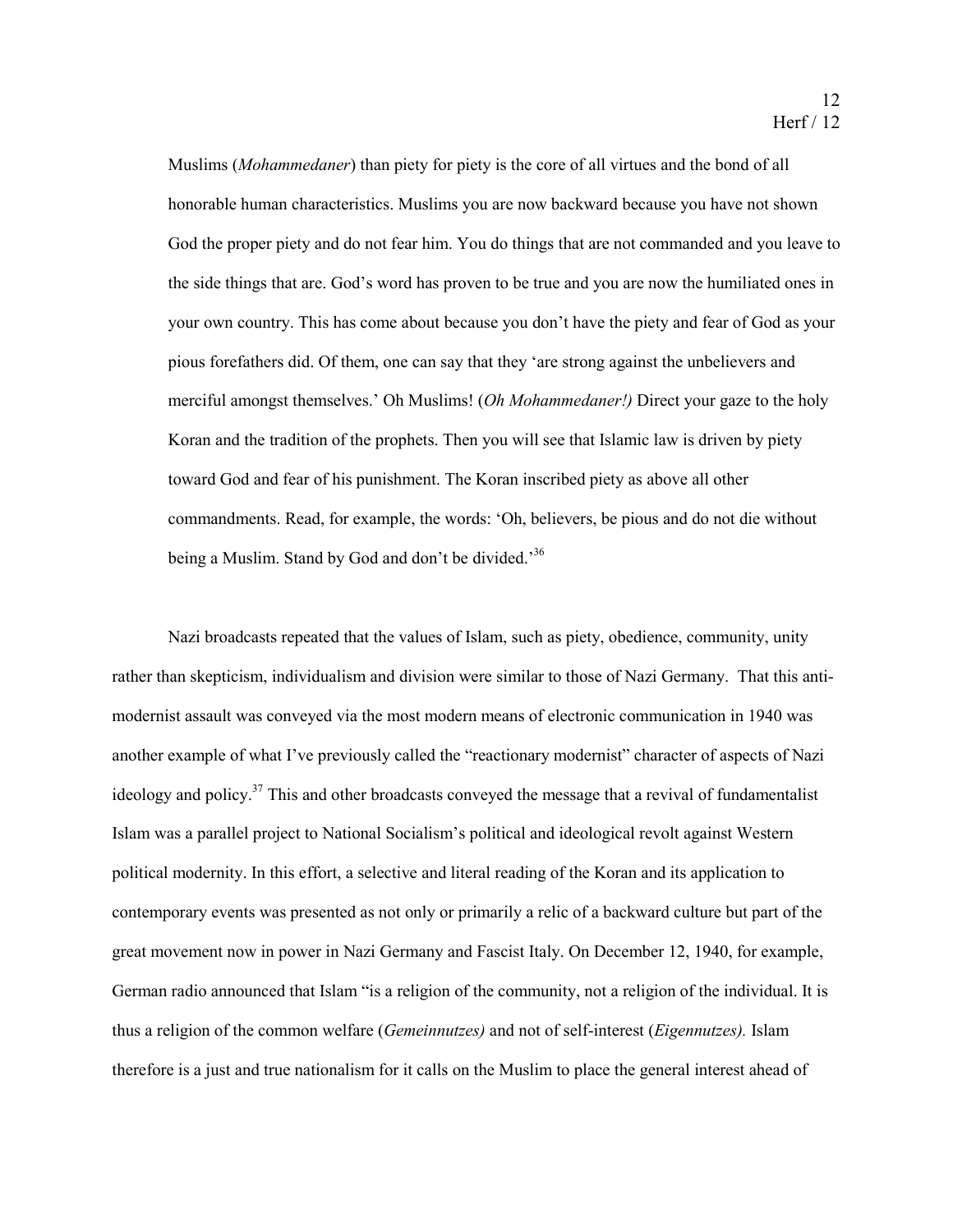private interests, to live not for himself but for his religion and his fatherland. This is the most important goal that Islam follows. It is at the basis of its prayers and commandments."[38](#page-11-0) The priority of "the common welfare" over self-interest was a continuing and key theme of the Nazi Party before 1933 and the Nazi regime afterwards.

 The appeals to Islamic themes in these broadcasts would hopefully serve as an entry point into Arabic and Muslim hearts and minds and foster a willingness among Muslims to listen to Nazism's secular political messages as well. On the same day that Radio Berlin broadcast the above message, it also sent out "A Government Statement for the Arabs"<sup>[39](#page-11-0)</sup> From the same station in the same hour, perhaps with the same announcer, Nazi radio moved from the specifically religious to the clearly secular and political. Listeners heard that Germany expressed full sympathy" for the Arabs "struggle for freedom and independence" so that they could "take their proper place under the sun and to recover the glory and honor in service of humanity and civilization." The German government's expression of "love and sympathy" for the Arabs had "found a strong echo among the German people" while strengthening "the bonds of friendship with the Arabs which the Germans have cherished for many years." This connection was not surprising, the talk continued, because Germans and Arabs shared "many qualities and virtues," such as "courage in war...heroism and manly character." They "both shared in the suffering and injustices after the end of the [First] World War. Both of these great peoples had their honor insulted, their rights were denied and trampled underfoot. Both bled from the same wounds and both also had the same enemy: namely the Allies who divided them and allowed them no claim to honor. Now Germany has succeeded in getting out from under this disgrace and regaining all of its old rights so that Germany's voice is now heard everywhere and has again taken its old place."<sup>[40](#page-11-0)</sup> Nazi Germany was a model to emulate of nation that had been humiliated yet had recovered its independence and unity.

 These early broadcasts displayed both the talent as well as the limits of Nazi Orientalism. They lacked a certain political punch and grasp of local idioms and politics. The arrival in Berlin in November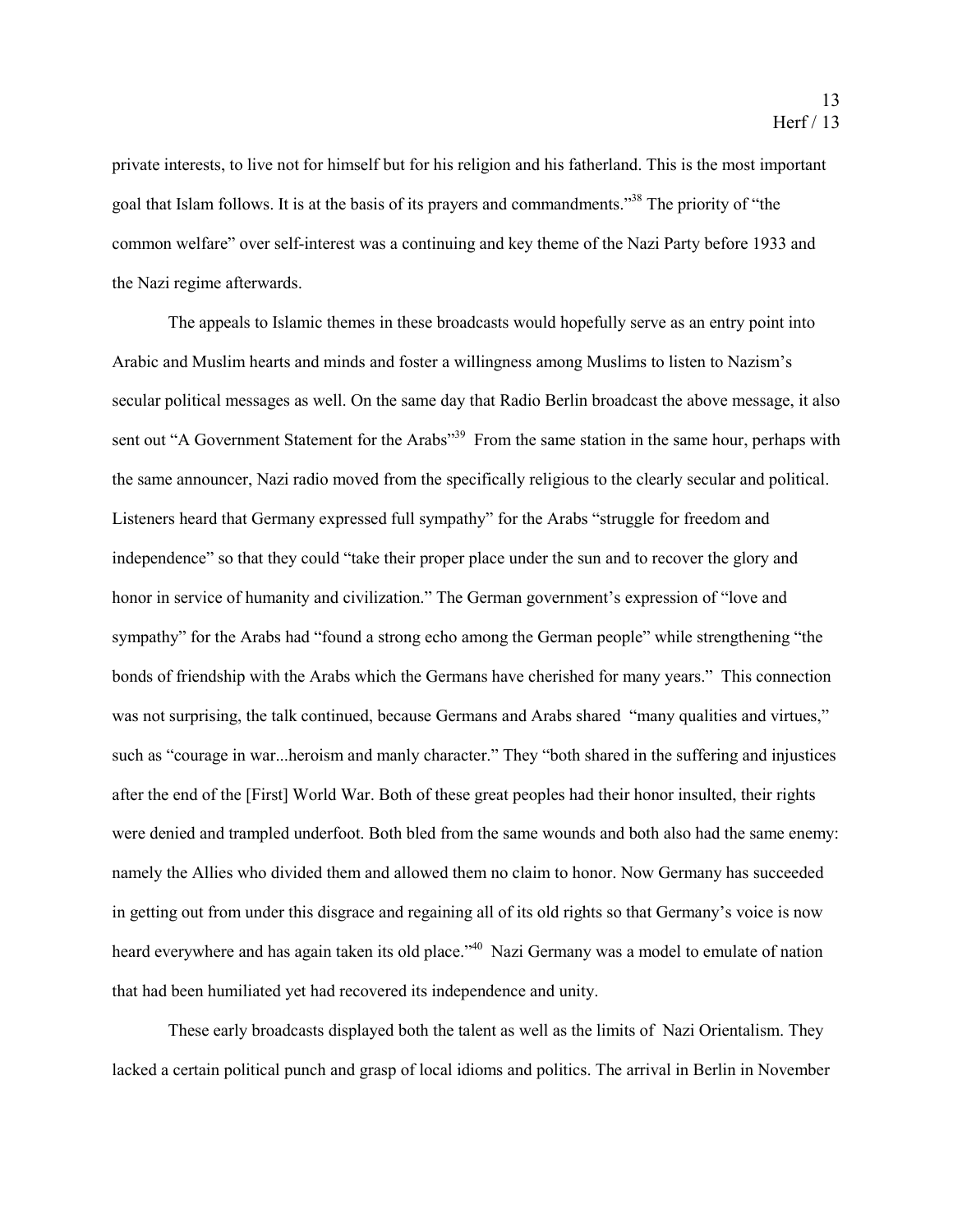<span id="page-15-0"></span>1941 of Haj Amin el-Husseini and Rashid al-Khilani and their entourage ended this shortcoming.[41](#page-11-0) They both had much publicized meetings with Hitler and Ribbentrop. They and their associates worked closely with officials in the Nazi Foreign Ministry in its Arab and Orient committees in the Office of Political Radio to fashion radio and print propaganda for Arabs and Muslims.<sup>42</sup> In a particularly famous meeting with Husseini in Berlin on November 28, 1941, Hitler heard Husseini lavish praise on him, express his support for Nazi Germany in the war and request that Germany and Italy issue a strong declaration in support of Arab independence from Britain. Though Hitler replied that the time had not yet arrived for issuing such a declaration he told Husseini that when the German armies on the Eastern Front reached "the southern exit" form the Caucuses Hitler would "give the Arab world the assurance that its hour of liberation had arrived. Germany's objective would then be solely the destruction of the Jewish element residing in the Arab sphere under the protection of British power."<sup>43</sup> In other words, in the same period in which Hitler had taken the decision to launch the Final Solution of the Jewish Question in Europe, he also made clear to Husseini that he intended to extend it *outside Europe*, that is, at least to the Jews living in Egypt, Palestine, Trans-Jordan and Iraq. Husseini and Khilani and the Arabic language radio writers and speakers accompanying them gave the Nazi regime an asset it had not had before, namely, native Arab speakers who could communicate Nazism's messages in colloquial, fluent and passionate Arabic. This asset might foster support both for the Axis armies fighting in North Africa as well as for an extension of the Final Solution to the Jews of the Middle East.<sup>44</sup>

 Kirk's despatch of April 18, 1942 summarized German Arabic broadcasts of the preceding six months, that is, the period since Husseini and Kilani had arrived in Berlin.<sup>45</sup> He wrote that German propaganda sought to convinced the Arabs that the Axis countries had "a natural sympathy with the Arabs and their great civilization, the only one comparable with the civilization introduced by the New Order in Europe, which is now being suppressed by 'British Imperialism,' 'Bolshevik barbarity,' and 'Jewish greed' and more recently 'American materialism. The Arabs could "never be the friends of Britain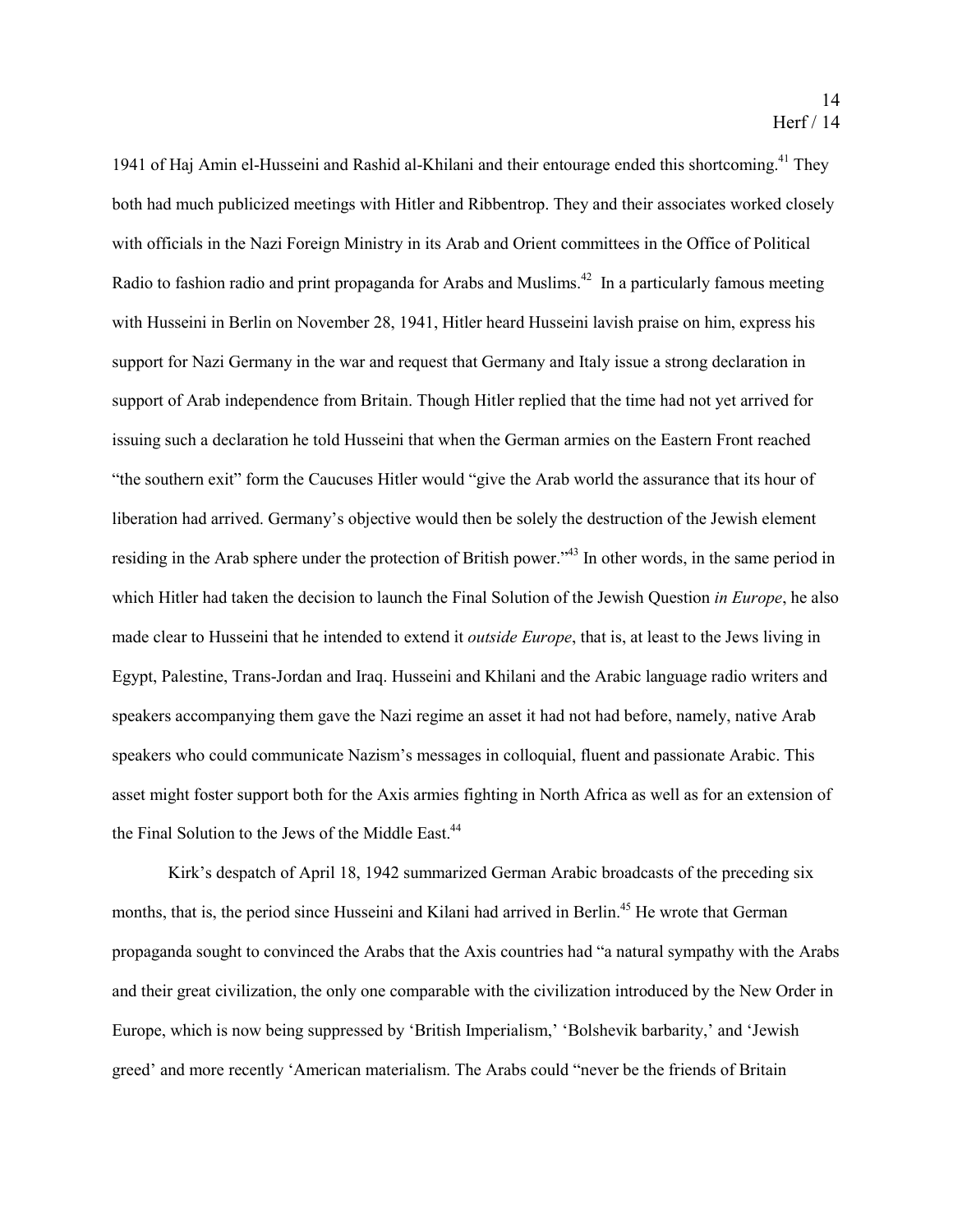because her promises are false. German Arabic radio denounced the Jews "ad nauseum." It asserted that the Jews, "backed by Britain and the U.S.A." were "the arch-enemies of Islam." They controlled American finance and had "forced Roosevelt to purse a policy of aggression." Roosevelt and Churchill were "playthings in the hands of the Jewish fiends who are destroying civilization.." [46](#page-15-0) Throughout World War II, Nazi radio propaganda attacked Britain and the United States in particular for the support they supposedly gave to the establishment of a Jewish state in Palestine. Every statement by any public figure in Britain or the United States expressing anger over the persecution of Jews in Europe or support for a Jewish state in Palestine was taken as further proof of the truth that the Jews were in control of the governments of Britain, the United States but also of "Jewish Bolshevism" in Moscow. As was the case in Nazi propaganda in Europe, Roosevelt and Churchill were the main culprits and stooges.

In the spring, summer and fall 1942, as General Erwin Rommel's *Afrika Korps* had advanced to a point within sixty miles west of Alexandria, Egypt, Nazi Germany's leaders thought victory in North Africa might be in their grasp. Hitler and Mussolini then decided to issue the public declaration about Arab independence which Husseini and Kilani had been requesting since their arrival in Rome and Berlin the previous fall.[47](#page-15-0) Neither Vichy France nor Fascist Italy had gone to war in order to guarantee independence and sovereignty to the Arabs. Hitler had hesitated in making such a declaration first so as not to offend Britain when he had hopes of reaching an accommodation with it and then in order not to under Mussolini's hopes of expansion in the Mediterranean. Now that an uprising in Egypt might undermine British armed forces, both of the dictators agreed to go ahead with the declaration in order to assist their military operations in North Africa. On July 3, 1942 "Berlin in Arabic" announced that Germany and Italy resolved that "the troops of the Axis powers are victoriously advancing into Egyptian territory..to guarantee Egypt's independence and sovereignty." The Axis forces were entering Egypt "to dismiss the British from Egyptian territory...and to liberate the whole of the Near East from the British yoke. The policy of the Axis powers is inspired by the principle 'Egypt for the Egyptians.' The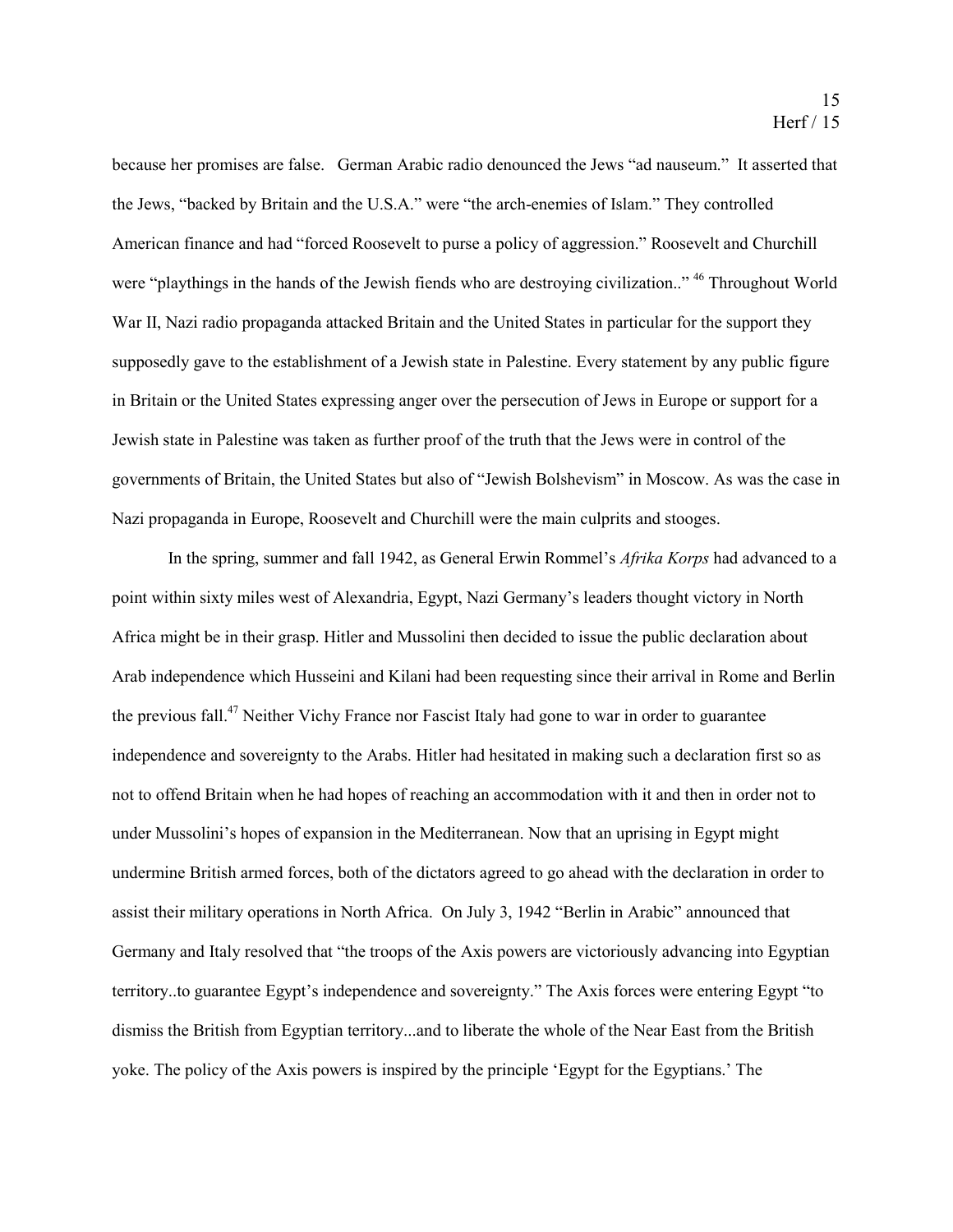emancipation of Egypt from the chains which have linked her with Britain, and her security from the risks of war, will enable her to assume her position among the independent sovereign states."[48](#page-15-0) Berlin in Arabic then broadcast the following statement by the Grand Mufti of Palestine, Haj Amin el-Husseini: "The Glorious victory secured by the Axis troops in North Africa, has encouraged the Arabs and the whole East, and filled their hearts with admiration for Marshall Rommel's genius, and the bravery of the Axis soldiers. This is because the Arabs believe that the Axis Powers are fighting against the common enemy, namely the British and the Jews, and in order to remove the danger of communism spreading, following the [Allied, JH] aggression on Iran. These victories, generally speaking, will have far reaching repercussions on Egypt, because the loss of the Nile Valley and of the Suez Canal, and the collapse of the British mastery over the Mediterranean and the Red Sea, will bring nearer the defeat of Britain and the end of the British Empire."[49](#page-15-0)

 The Americans in the Cairo Embassy monitoring the Arabic broadcasts from Berlin were recording a steady diet of anti-Semitic arguments that echoed the political accusations at the core of Nazi propaganda in Europe. The Nazis claimed that Britain and the US had become stooges of the Jews, that World War II was a Jewish war but that in addition Allied victory would mean Jewish domination of the Middle East. At 8:15 pm Cairo time on July 7, 1942 the Americans recorded one of the most inflammatory broadcasts of the war to that point. The "Voice of Free Arabism" (hereafter VFA) statement "Kill the Jews Before They Kill You" illustrated the links between the general propaganda line in Europe and its adaptation to the Middle East context. It was a statement that equaled that of Hitler and Goebbels in its anti-Semitic radicalism. The broadcast began with a lie, namely that "a large number of Jews residing in Egypt and a number of Poles, Greeks, Armenians and Free French, have been issued with revolvers and ammunition" in order to "help them against the Egyptians at the last moment, when Britain is forced to evacuate Egypt."[50](#page-15-0) The statement continued:

"In the face of this barbaric procedure by the British we think it best, if the life of the Egyptian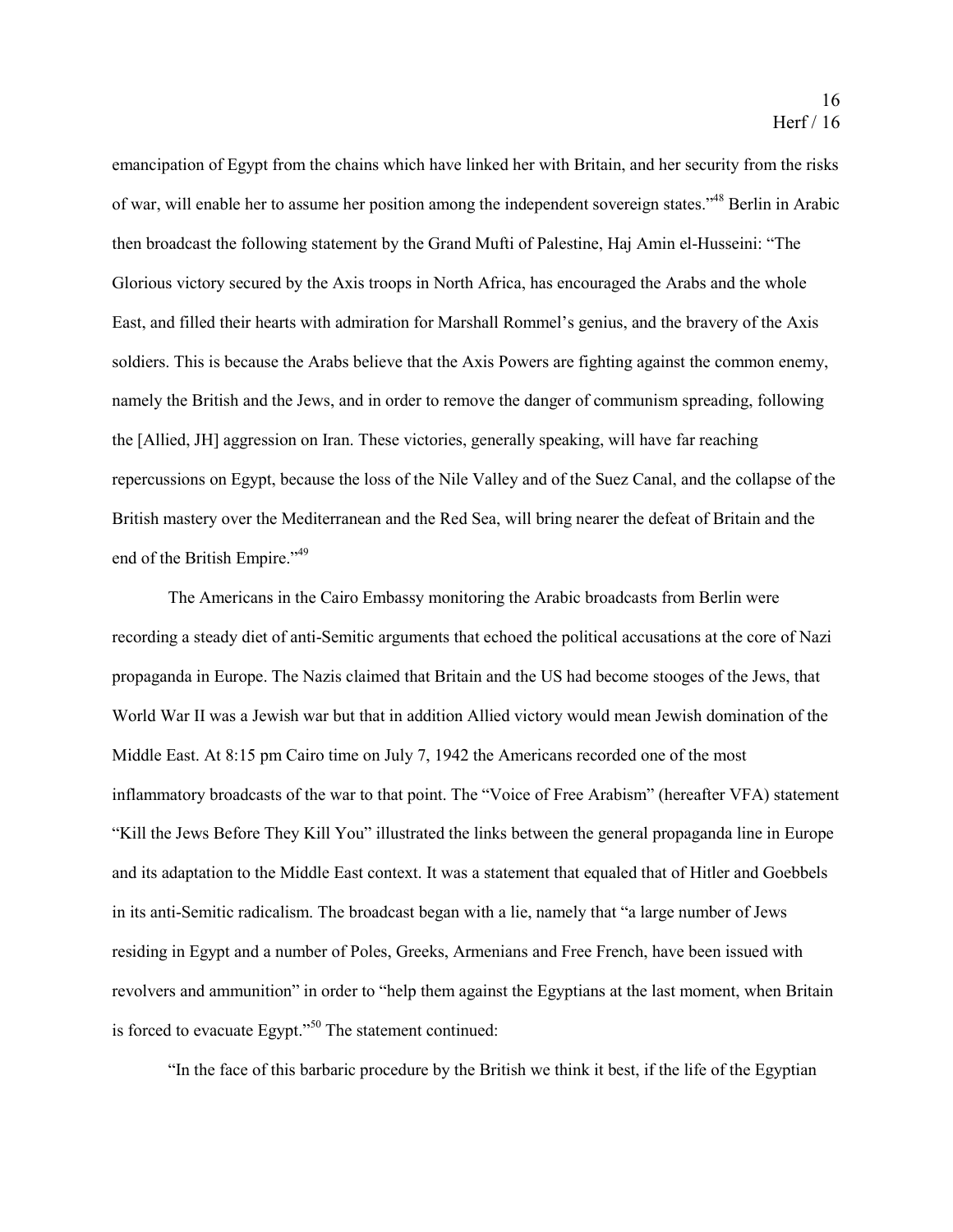nation is to be saved, that the Egyptians rise as one man to kill the Jews before they have a chance of betraying the Egyptian people. It is the duty of the Egyptians to annihilate the Jews and to destroy their property. Egypt can never forget that it is the Jews who are carrying out Britain's imperialist policy in the Arab countries and that they are the source of all the disasters, which have befallen the countries of the East. The Jews aim at extending their domination throughout the Arab countries, but their future depends on a British victory. That is why they are trying to save Britain from her fate and why Britain is arming them to kill the Arabs and save the British Empire.

You must kill the Jews, before they open fire on you. Kill the Jews, who have appropriated your wealth and who are plotting against your security. Arabs of Syria, Iraq and Palestine, what are you waiting for? The Jews are planning to violate your women, to kill your children and to destroy you. According to the Muslim religion, the defense of your life is a duty which can only be fulfilled by annihilating the Jews. This is your best opportunity to get rid of this dirty race, which has usurped your rights and brought misfortune and destruction on your countries. Kill the Jews, burn their property, destroy their stores, annihilate these base supporters of British imperialism. Your sole hope of salvation lies in annihilating the Jews before they annihilate you."[51](#page-15-0)

Here, applied to the Arab and Muslim context, was the same logic of projection and paranoia that was the defining feature of Nazism's radical anti-Semitism. It was impossible to be more blunt. It combined the political accusations of Nazism with evocation of the religious demands of Islam. It was unusual in the extent to which it voiced the genocidal threats that were more implicit in many other assertions about the venality and power of the Jews that were broadcast on Nazi Arabic language radio. While the anti-Semitic propaganda of the Nazi regime in Germany assured readers and listeners that the regime was making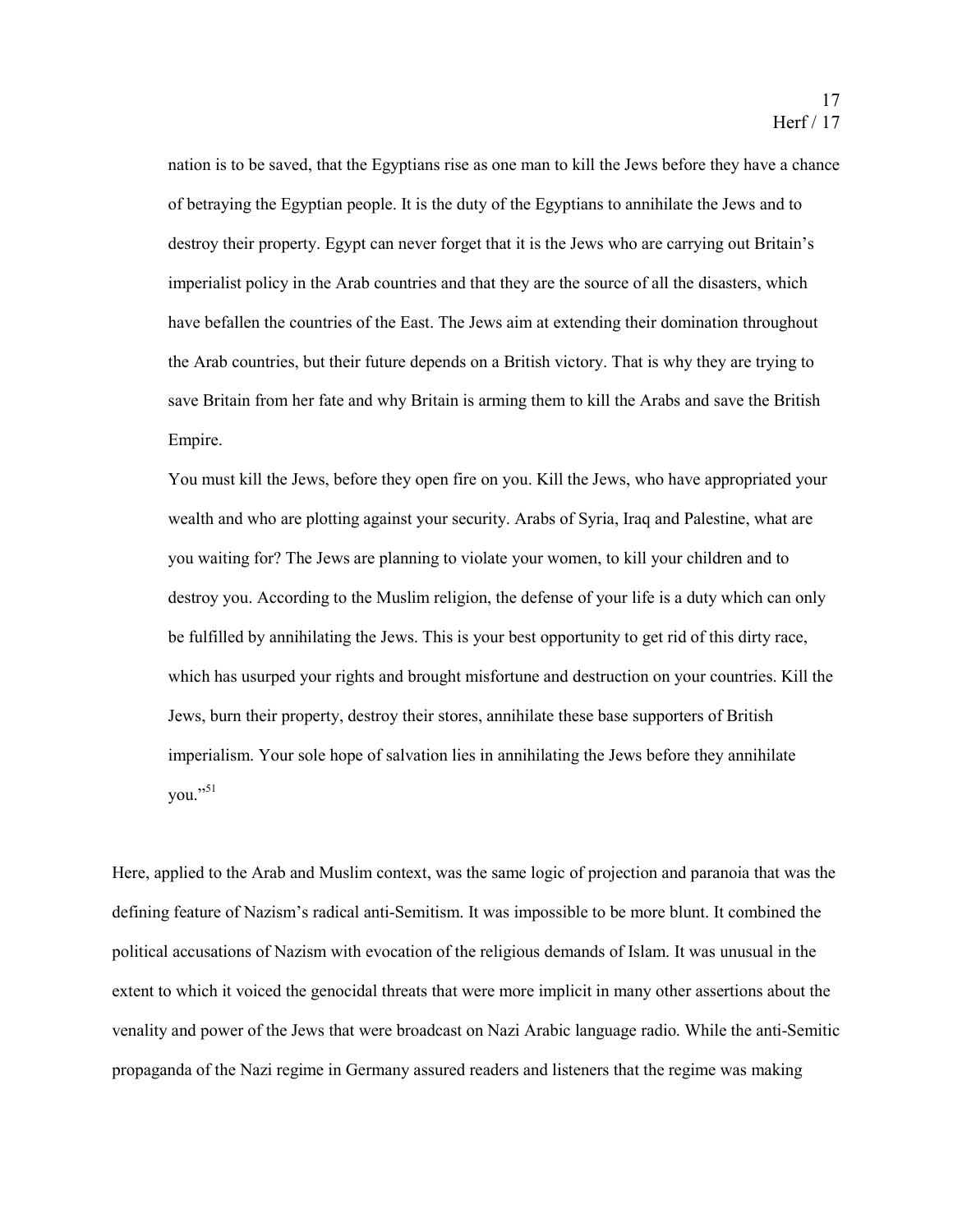good on Hitler's threats to "exterminate" and "annihilate" the Jews, the Arabic language propaganda took an even further step in incitement to anti-Jewish violence in its clear appeal for audience participation and that listeners take matters into their own hands.

 As Mallmann and Cuppers have documented, in the spring and summer of 1942, German diplomats and intelligence services reported evidence of Arab sympathy for the Nazi cause rooted in hopes that Rommel's victory in the region would lead to expulsion of the Jews.<sup>[52](#page-15-0)</sup> In view of the evidence they gather regarding the hopes and actions of radical Arabs in these months, the authors draw parallels to the mood among anti-Semitic Lithuanian, Latvian and Ukranian nationalists in spring 1941 preceding the German invasion of the Soviet Union in June. At the end of 1942, Walter Schellenberg, the chief of foreign intelligence for the Sicherheitsdienst (SD) in the Reichssicherheitshauptamt (RSHA) reported to the Foreign Office that "the Arabs's extraordinarily friendly mood toward Germany was basically due to the hope that 'Hitler will come' to expel the Jews." Schellenberg reported further that the Arabs still believed in German victory and that "only a few" heard German short wave radio, the broadcasts in "exaggerated and embroidered" fashion spread quickly by word of mouth.<sup>[53](#page-15-0)</sup> An *Einsatzgruppe* of SS troops under the command of Obersturmbannführer Walter Rauff was prepared to depart to Palestine to murder the Jewish population if Rommel won the battle of El Alamein. Schellenberg and other German officials support from radical Arabs precisely because of the shared anti-Semitic and anti-Zionist goals.<sup>[54](#page-15-0)</sup> Nazi propaganda had the dual purpose of drawing Arabs and Muslims to the side of the Axis as well as inciting them to support Nazi plans to extend the Final Solution beyond Europe's geographical limits. As had been the case in its propaganda in Germany and Europe, the war against the Allies and the war against the Jews merged into one mutually reinforcing endeavor.<sup>[55](#page-15-0)</sup>

 The dramatic threats from German radio in early July built on themes that German broadcasts had been hammering home on a weekly and daily basis. On April 18, 1942, Kirk summarized themes of Axis Arabic broadcasts of the previous six months.<sup>[56](#page-15-0)</sup> These were themes that continued throughout the war.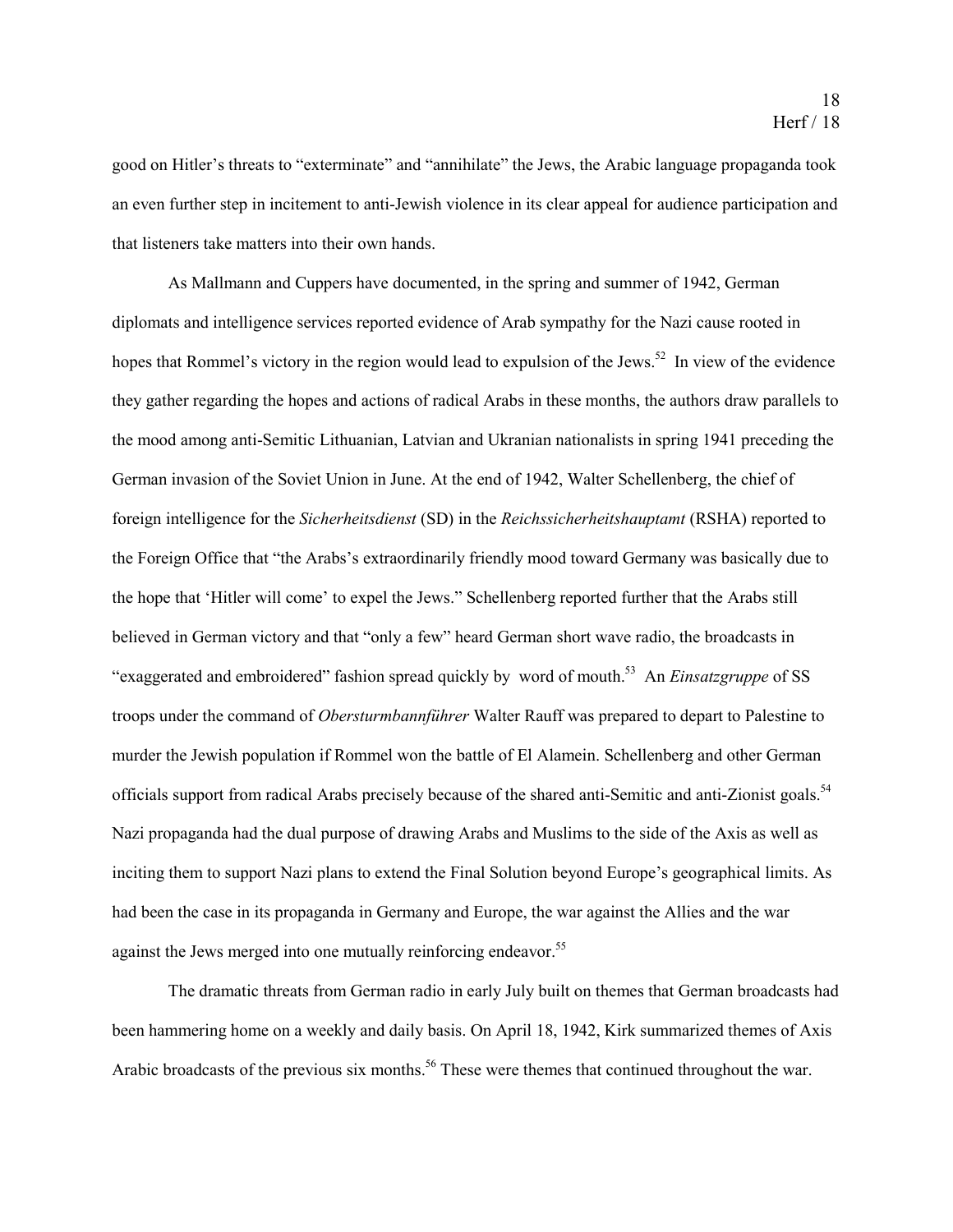<span id="page-20-0"></span>German propaganda broadcasts, he wrote, attempted to convince the Arabs of the following. The Axis countries had "a natural sympathy with the Arabs and their great civilization, the only one comparable with the civilization introduced by the New Order in to Europe, which is now being suppressed by 'British Imperialism,' 'Bolshevik barbarity,' and 'Jewish greed' and more recently 'American materialism.'" Indeed, "one of the main German war aims" was "to release Arab countries from the oppressive grip of Anglo-Bolshevik Imperialism." It was necessary for "the Arab countries to aid their liberators by uniting against the common enemy." They could do so with confidence because "the Allies 'despise but fear' the Arabs" while German victory and the break-up of the British Empire were becoming more certain. In the scramble that would follow this imminent British collapse" when "Americans, Russians and Jews" would "try to seize the countries now held by Britain, the Arabs may find themselves with new masters if they do not move quickly." They could never be Britain's friends because "her promises are false." Britain had "destroyed Arab unity and murdered Arab patriots; she has handed Palestine over to the Jews and loosed the Communists over Iran and Iraq." The Arabs remembered "the generous promises made by Britain in the last war." Those promises were broken while "British oppression" continued into the current period.<sup>57</sup> Throughout World War II, Nazi Germany presented itself to Arabs and Muslims as a champion of anti-imperialism.

 Kirk noted the blend of secular and religious appeals from the Axis. "Before Islam" the Arabs had been divided against themselves. "When Mohammed united them they overthrew the Persians, Romans and Jews as they can now overthrow the British, Russians and Americans." Now they would "be led by their great leaders the Mufti [Haj Amin al-Husseini] and Rashid Ali [Kilani] who are continually exchanging congratulatory messages with Hitler and Mussolini." Only traitors to Islam would support Britain and later the Alles.<sup>58</sup> An Axis victory in the Middle East would be "a bad day for traitors when the victorious and righteous liberators of Islam arrive" assisted by "a wide-spread revolt throughout the entire Middle-East" by the Arabs.<sup>59</sup> Axis radio attacked the Jews "ad nauseam" claiming that the Jews,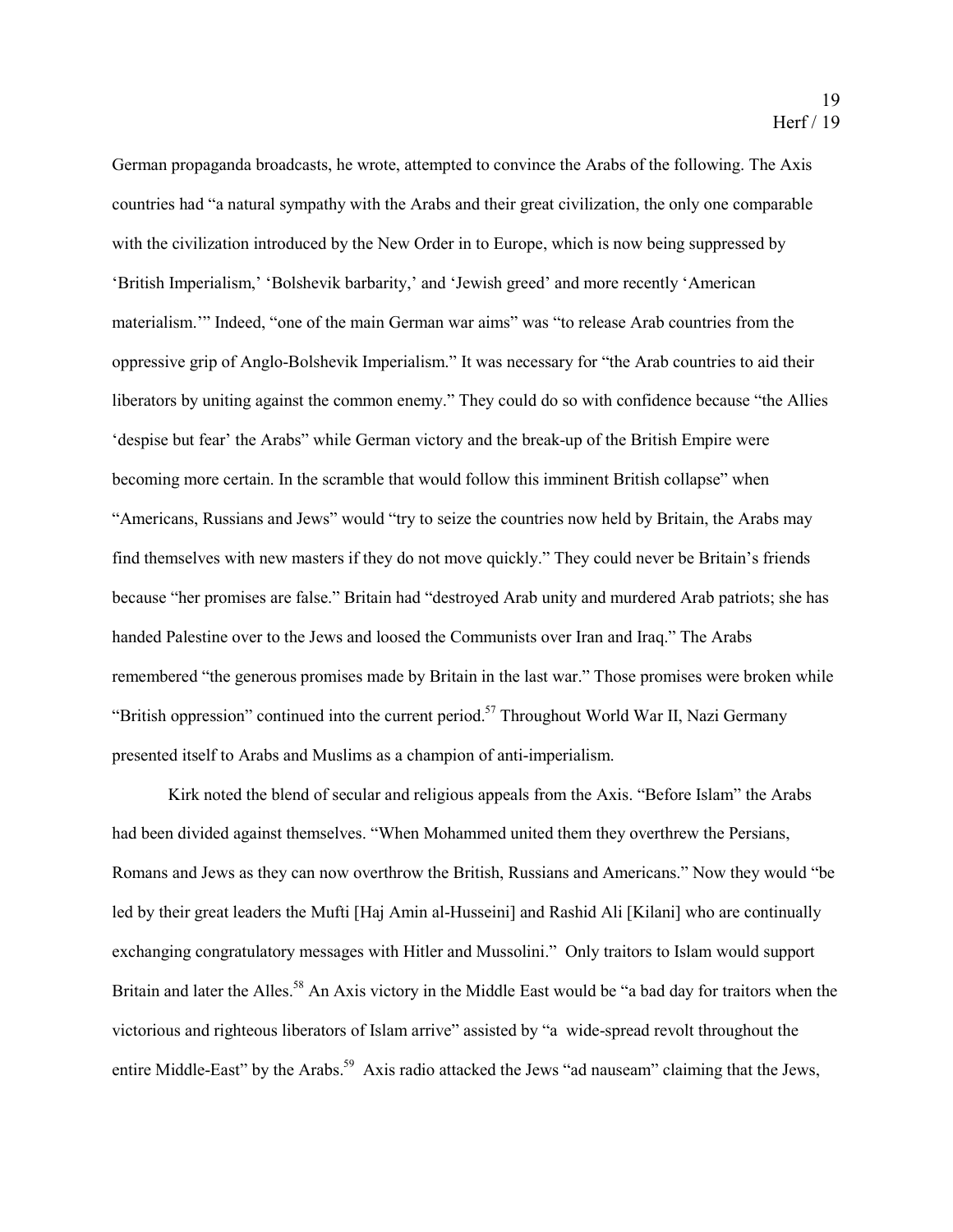backed by Britain and the U.S.A. were "the arch-enemies of Islam." They controlled American finance and forced Roosevelt to purse a policy of aggression. Roosevelt and Churchill, though criminals themselves, were "playthings in the hands of the Jewish fiends who are destroying civilization." It was known that "the White House 'is full of Jews' and most eminent figures among the Allies in the Near East are Jews." The Zionist leader Chaim Weizmann was an "aspirant to the throne of Palestine." He was "determined that Palestine, Syria and Transjordan will be united as a pure Jewish center that will control the whole of the Middle East and, eventually, the world." America and Britain supported this plan. The Arabs who had "lost their lands and wealth to the rapacious Jewish settlers in Palestine and their liberty to the British, will now be deported to suffer famine and discomfort in lands even more barren than those palmed off on them in Palestine. " Five million Jews were soon to be brought to Palestine. The Jews promised to raise an army of 20,000 men "ostensibly to assist the Allies, but in reality to wipe out the Arabs should the Germans advance." German radio repeatedly claimed that a new Jewish state would expand into the territories of the existing Arab countries.

 Axis radio painted a grim picture of Palestine. The conflict over Palestine came to occupy a central place in its wartime broadcasts. It was "swimming in a pool of blood." It's people lived "in an atmosphere of shame and misery" and were "ruled by a reign of terror dominated by the brutal British and the dirty Jews." The British violated the Arab "holy places," spread famine and poverty, and brutally ruled the Arabs whom they were soon going to deport. The Jews were intending to combine Palestine with Syria and Transjordan in a "huge Jewish Home." Britain's main aim in the Middle East was "to annihilate the Arabs entirely and to aid in this purpose large numbers of Jews are being enlisted in a Palestine army." This idea, namely that the Jews were going to participate in the annihilation of the Arabs was a Middle Eastern counterpart to the Nazi assertion that Jews were fighting World War II in Europe with the intent of annihilating the German people. In addition to Britain and the Jews, "a new oppressor in the shape of the U.S.A." was soon to arrive. It was known "that when the Americans seize the British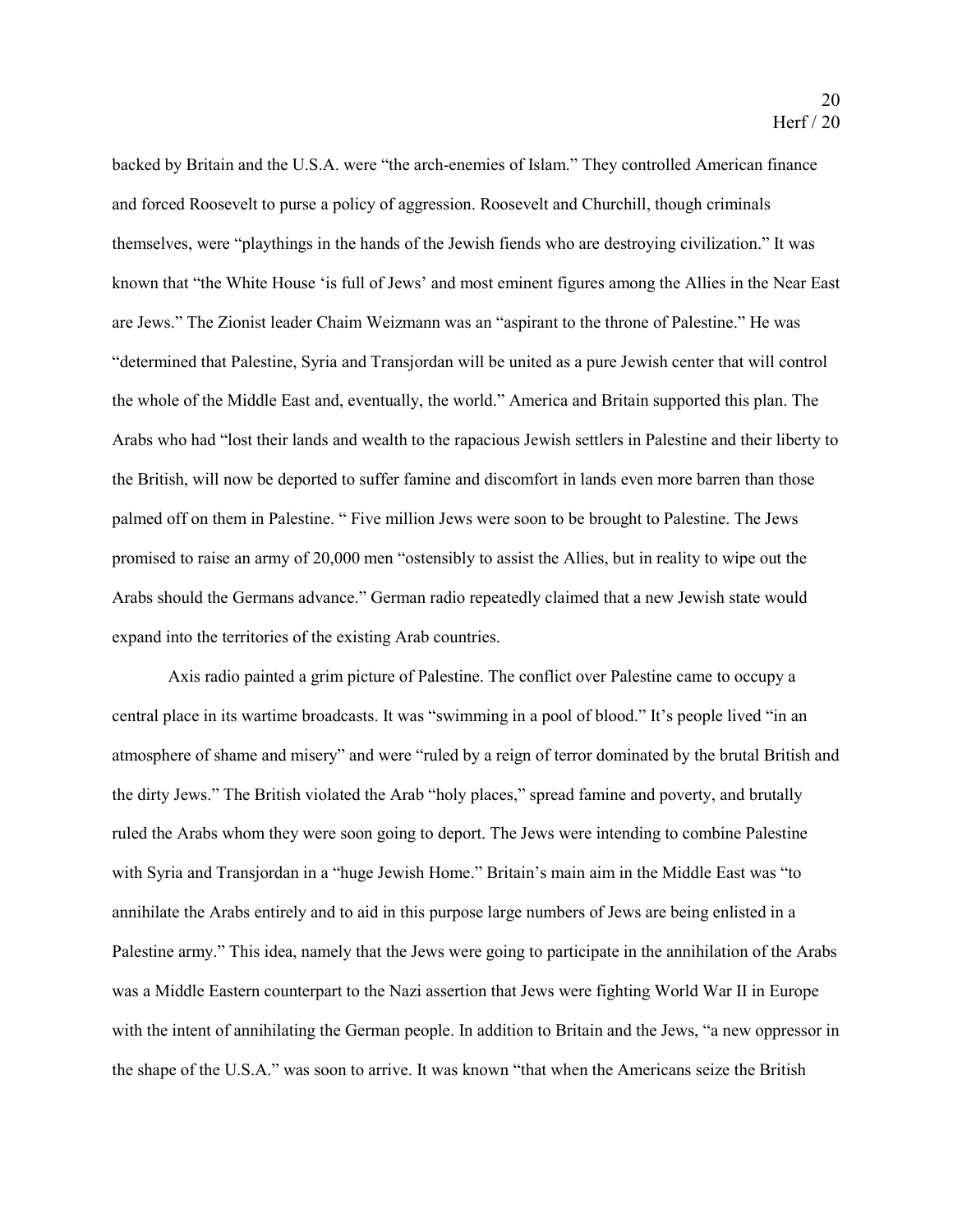Empire they intend handing over Palestine to their masters–the Jews."<sup>[60](#page-20-0)</sup>

 Following the British disaster at Tobruk, President Roosevelt decided to send tanks and other military supplies to aid the British in North Africa. In spring and summer 1942, defeating the Axis in North Africa became an American priority as well. The more the United States entered the fray, the more Axis propaganda linked Franklin Roosevelt to the Jews. On July 2, Fritz Grobba, the head of the Orient Committee in the Foreign Office in Berlin, wrote a propaganda directive entitled "The Jews Are the Wirepullers of the Americans."<sup>[61](#page-20-0)</sup> He urged that more than in the past, German propaganda in Arabic needed to stress that every American who "comes to the Orient comes in service of the Jews. He is sent here by the Jews, even if he does not know it. The Jews are the wire pullers of the Americans." His memo called for diffusion into Arabic of the anti-Semitic interpretation of Franklin Roosevelt that had been standard fare in German language propaganda in Germany.<sup>[62](#page-20-0)</sup> Yet as late as March 1943, officials in the Foreign Ministry in Berlin acknowledged that German propaganda in North Africa was "running into difficulties because leading Arab circles are hostile only to Britain. As in the past they still trust the Americans. Therefore, we should again stress the necessity of using all relevant materials about Zionism. In particular, we should point to the Jews' desire to establish boundaries [in Palestine] rooted in the Old Testament, that is, [boundaries that extend, JH] to the Euphrates River. This material can be used to gradually shatter the Arab's confidence in the Americans' promises."<sup>[63](#page-20-0)</sup> Although the Nazi regime encouraged limited Jewish emigration to Palestine in the 1930s under the Transfer Agreement, it's purpose was to facilitate Jewish migration out of Germany but not with the intent of supporting Zionist goals.[64](#page-20-0) Nazi Germany consistently opposed the formation of Jewish state in Palestine, one that it viewed as another potential outpost of an international Jewish conspiracy. Anti-Zionism became both a key theme in its appeals to the Middle East as well as an important aspect of Nazi anti-American propaganda and policy.[65](#page-20-0) Nazi radio broadcasts repeatedly denounced "Roosevelt and the Jews," at times even going so far as to claim that FDR himself was Jewish and that American policy was an example of "Jewish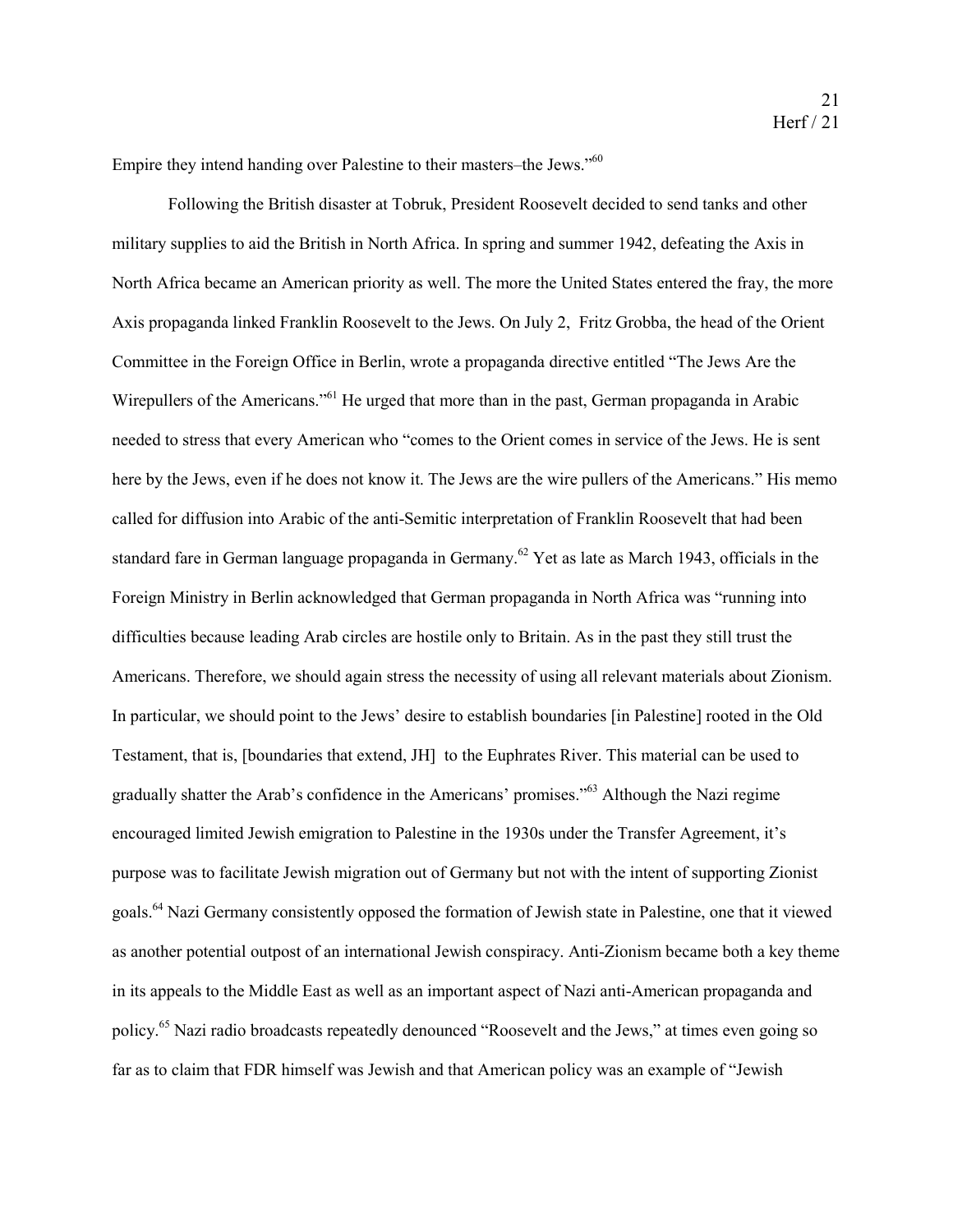imperialism." German officials viewed the anti-Semitic argument about Jewish domination of the Roosevelt administration as vital for stimulating anti-Americanism in the North Africa and the Middle East.

 The question of the impact and reception of the propaganda was one that preoccupied German, British and American officials. British wartime censorship in Egypt and Palestine made it difficult for pro-fascist and pro-Nazi Arabs and Muslims there to express their views publicly. An adequate assessment awaits further work by scholars who read Arabic (and Persian.) That said, reports by American diplomats and intelligence agents in the region indicated that anti-Jewish and anti-Zionist elements of Nazi propaganda found a positive reception in some quarters. The American broadcast efforts in the region were far less extensive than the Germans. The BBC was a much greater Arabic language Allied presence. Yet neither the BBC nor the United States Voice of America broadcasts run by the Office of War Information (OWI) decided to fight a war of ideas with Nazism over the issue of anti-Semitism. Both the Americans and the British thought that Allied identification with the Jews and with Zionism was a hindrance to building Arab and Muslim support for the Allied cause. In a "Weekly Propaganda Directive" of November 14, 1942, the Overseas Operations Branch of the Office of War Information established the following guidelines for Voice of America (VOA) broadcasts for Palestine.<sup>[66](#page-20-0)</sup> The Voice of America had to

 "speak to the people of Palestine with greater tact and caution than elsewhere in the Middle East. 1. Spoken and written words must alike be guided by an honest acceptance of the fact that the subject of Zionist aspirations cannot be mentioned, inasmuch as any serious outbreak of anti-Jewish feeling which might result among the Arab peoples in this area would jeopardize our strategy in the Eastern Mediterranean. 2. Equally taboo, at present, is any mention of a Jewish army. 3.It must be remembered that, as a whole, the Jews are staunchly supporting the cause of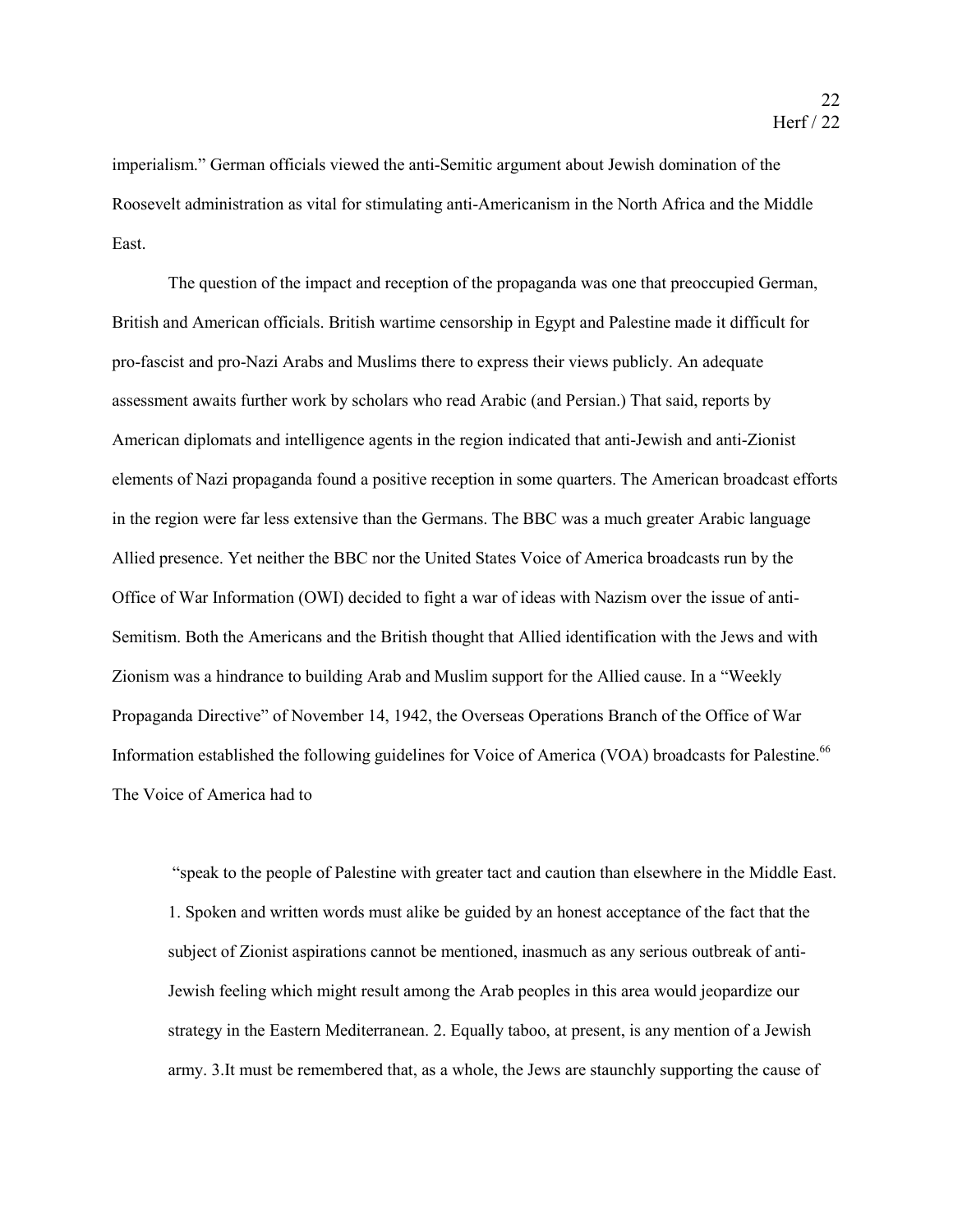the United Nations: the Arabs are not. Therefore, our words must be addressed primarily to Moslem and Christian Arabs, especially in view of the effectiveness of enemy propaganda."<sup>[67](#page-20-0)</sup>

VOA broadcasts should "quote Hitler's own observations in regard to alien races and cultures, and hold them up to ridicule and scorn" while stressing "the paganism of our enemies and embroider our comments with biblical and Koranic phrases of denunciation."Contrasts should be drawn between "the terrible consequences of German rule upon her own allies and in the occupied countries with accounts of the benefits to be reaped by all people when victory is ours."<sup>[68](#page-20-0)</sup> In short, in order to win and sustain support for the Allied cause in Palestine, American OWI officials thought it was essential to not directly challenge the anti-Semitic barrage arriving many evenings from Axis Arabic short wave radio. The assumption behind the OWI directive was that Nazi propaganda was having success in undermining support for the Allies by linking them to the Jews. This concern was a repeated theme in subsequent reports by OSS and American military intelligence agents in the course of the war. $69$ 

 The purpose of Nazi radio broadcasts was to inflame and incite, not inform. They were designed to literally preach to the converted rather than to sway the views of the uncommitted. They offered little, often nothing in the way of hard news, especially regarding Nazi Germany's military setbacks. However, from 1943 to the end of the war, "Berlin in Arabic" and "The Voice of Free Arabism" presented constant and increasingly desperate warnings of the catastrophe that would befall Arabs and Muslims if the Allies were to win the war. In Germany, Goebbels "Do you want total war?" speech of February 18, 1943 had set the tone for Nazi propaganda faced with setbacks. While the propaganda expressed confidence in victory in the longer term, it turned to increasingly vivid descriptions of the disasters to befall the Germans should they lose the war.<sup>[70](#page-20-0)</sup> The Arabic language broadcasts focused on the supposedly awful plans the Jews had in store for Arabs and Muslims, in particular following the German defeat in Tunisia in May 1943. On September 8, 1943, for example, Berlin in Arabic described "The Ambitions of the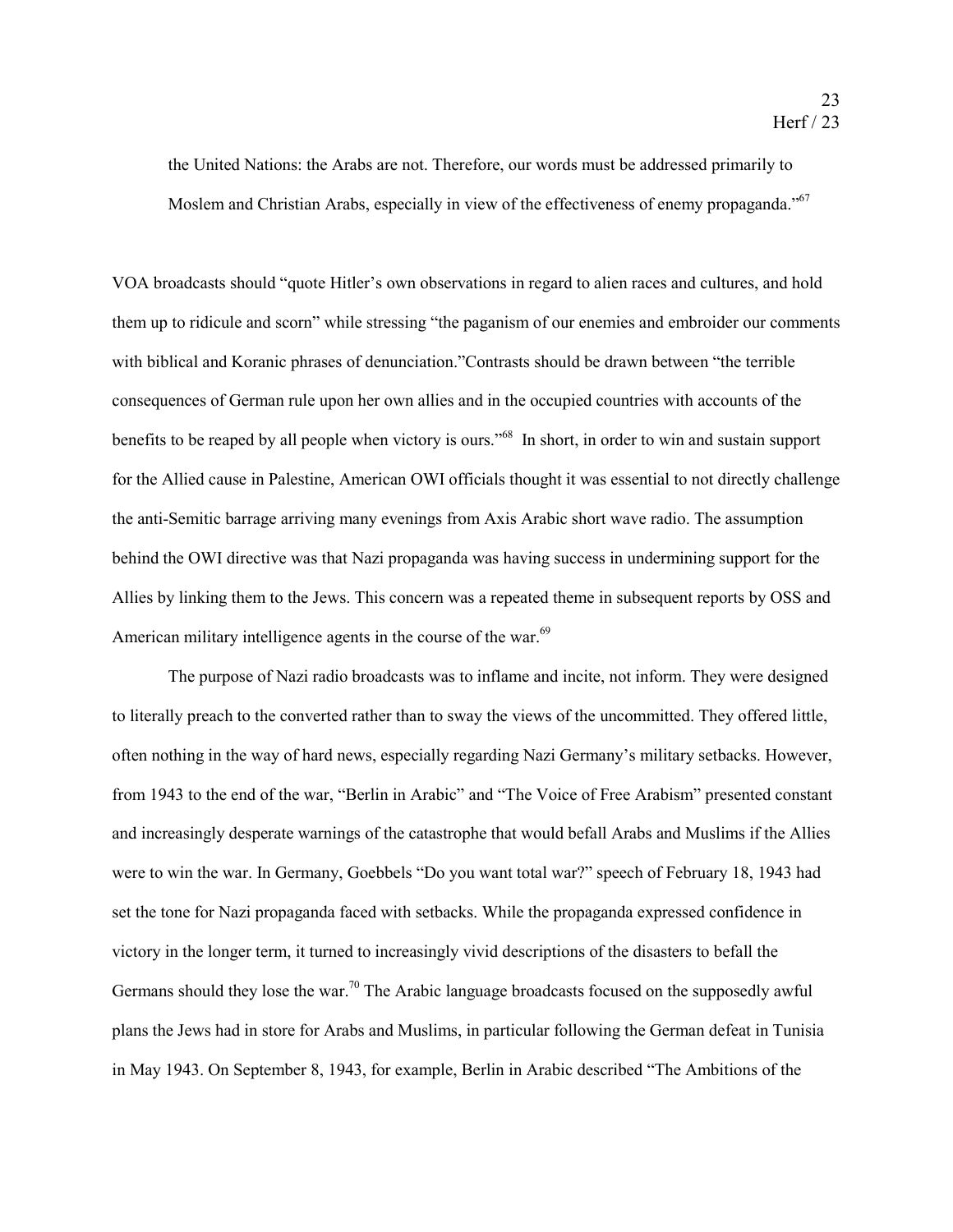Jews."[71](#page-20-0) The Jews would not be satisfied until they made "every territory between the Tigris and the Nile Jewish." Their goal was to "remove the Cross and the Crescent form all Arab countries." If they succeeded "there will remain not a single Arab Muslim or Christian in the Arab world. Arabs! Imagine Egypt, Iraq and all the Arab countries becoming Jewish with no Christianity or Islam there."<sup>[72](#page-20-0)</sup> On September 24, VFA continued this line of attack when it asked "What are the aims of international Zionism?"[73](#page-20-0) The Jews did not only want Palestine. Rather they sought "possession of all Arab countries in the East and the West" up to the Atlantic Ocean. In the West they sought Algeria, Morocco and Tunisia while in the East they want to connect Syria to Lebanon and then add both to Palestine. This "Jewish plan" was the "greatest danger" that would face the Arabs and Muslim if "our enemies the British, Americans and Bolsheviks emerge victorious." It was the "sacred duty" of Arabs to unite in order to "repulse this Jewish menace" and prevent "Jewish imperialism" from being established with the assistance of the British. An Allied victory would enable the Jews to realize these dreams and to force the Arabs "to live as nomads."Predictions of catastrophe if the Allies and "the Jews" won the war remained a key theme of Nazi propaganda and Nazi Arabic language propaganda until the war's end.<sup>[74](#page-20-0)</sup>

 A month later, on November 3, 1943, the Voice of Free Arabism discussed "Palestine between the Bolsheviks and the Jews"[75](#page-20-0) It mirrored the incitement to murder of Nazi propaganda in Germany.

 Should we not curse the time that has allowed this low race to realize their desires from such countries as Britain, America and Russia? The Jews kindled this war in the interests of Zionism. The Jews are responsible for the blood that has been shed. Despite this, Jewish impudence has increased to such an extent that they claim that they alone are the sacrifice of this war and that they alone are tasting bitterness. The world will never be at peace until the Jewish race is exterminated., otherwise wars will always exist. The Jews are the germs which have caused all the trouble in the world."<sup>[76](#page-20-0)</sup>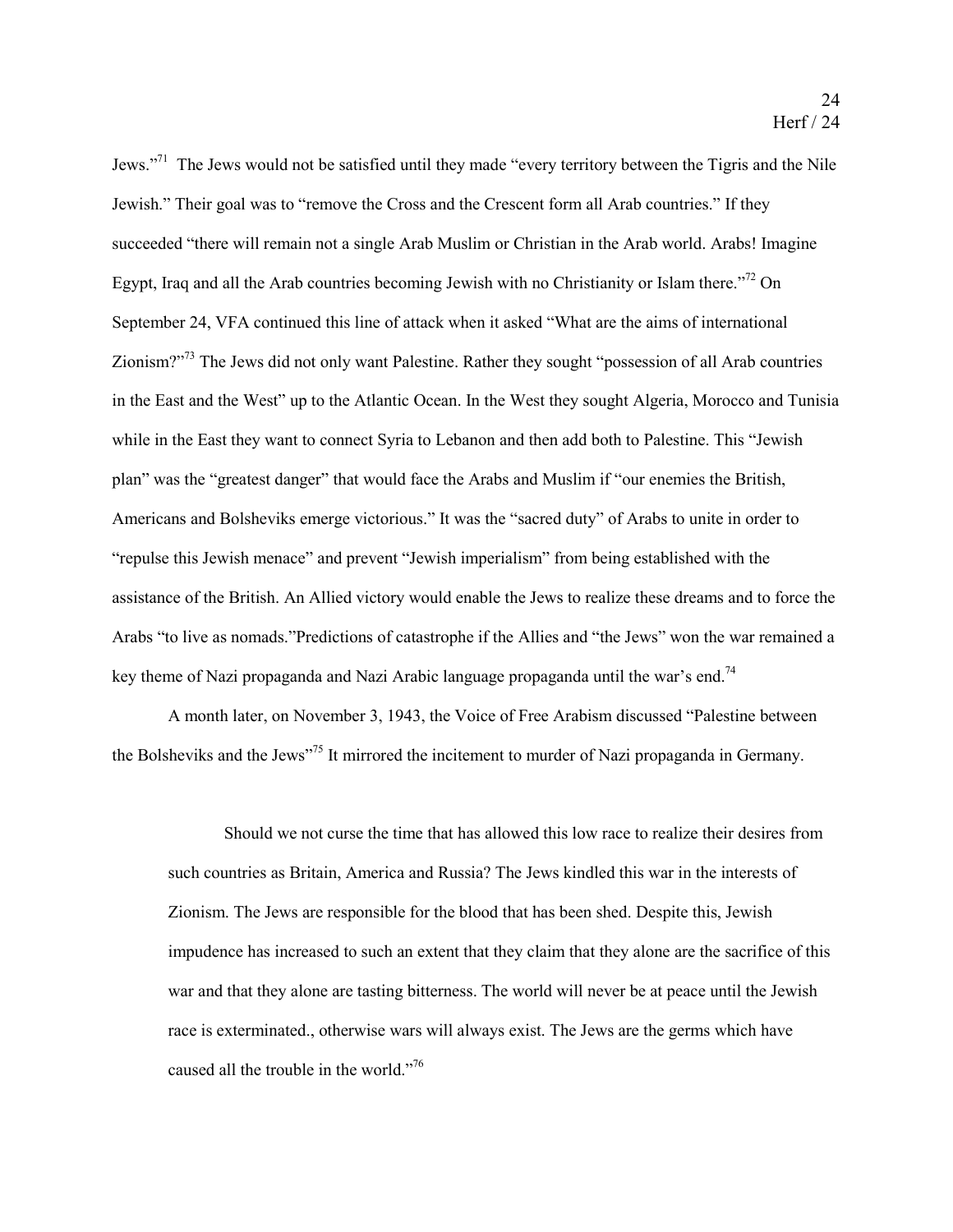Not only did these assertions fly in the face of common sense and wildly exaggerate the power of the Jews. They also vastly exaggerated the global significance of the conflict between Jews and Arabs over Palestine. In World War II, especially after the Allied victory in the Battle of Tunisia in 1942-1943, the fighting in North Africa was over and the conflict over Palestine was a sideshow to the main drama of the war in Europe. Yet with this broadcast, VFA found the cause of World War II as a whole to lie in the Zionist aspiration for a Jewish state in Palestine. Hence the only way to establish world peace, and also prevent the establishment of such a state, would be to exterminate "the Jewish race."

 One of Haj Amin el-Husseini's distinctive contributions to the fusion and diffusion of radical anti-Semitism to the Arab and Islamic societies lay in his ability to combine Nazi ideology with references to the Koran. On November 5, 1943 VFA reported that Husseini had spoken at a meeting in Berlin of "all the Moslems of Germany and Europe" to protest the Balfour Declaration.<sup>[77](#page-20-0)</sup> The Islamic Central Institute in Berlin published a German text of Husseini's Balfour Protest speech, and the Foreign Ministry printed thousands of copies of the speech in Arabic and distributed them through its clandestine courier network in the Middle East.<sup>[78](#page-20-0)</sup> The Mufti made clear that his hatred of the Jews lay both in ancient religious texts as well as in modern secular sources. The Balfour Declaration of November 2, 1917 whose goal was the establishment of a Jewish national home in Palestine "was the result of a Jewish-English conspiracy in the last war." The declaration gave Palestine, "an Arab-Islamic country" of great importance to Muslims to the Jews and in so doing broke Britain's promises to Arab leaders of postwar independence. Husseini poured forth his intense hatred of the Jews. He referred to their "overwhelming egoism" that was part of their character, their "contemptible belief" that they were God's chosen people, their claim that everything had been created for their own sake and that "other men are animals which could be used for their own purposes."[79](#page-20-0) As a result of these characteristics, the Jews could not be loyal to anyone or integrate into another nation. Rather "they lived like a sponge among peoples, sucked their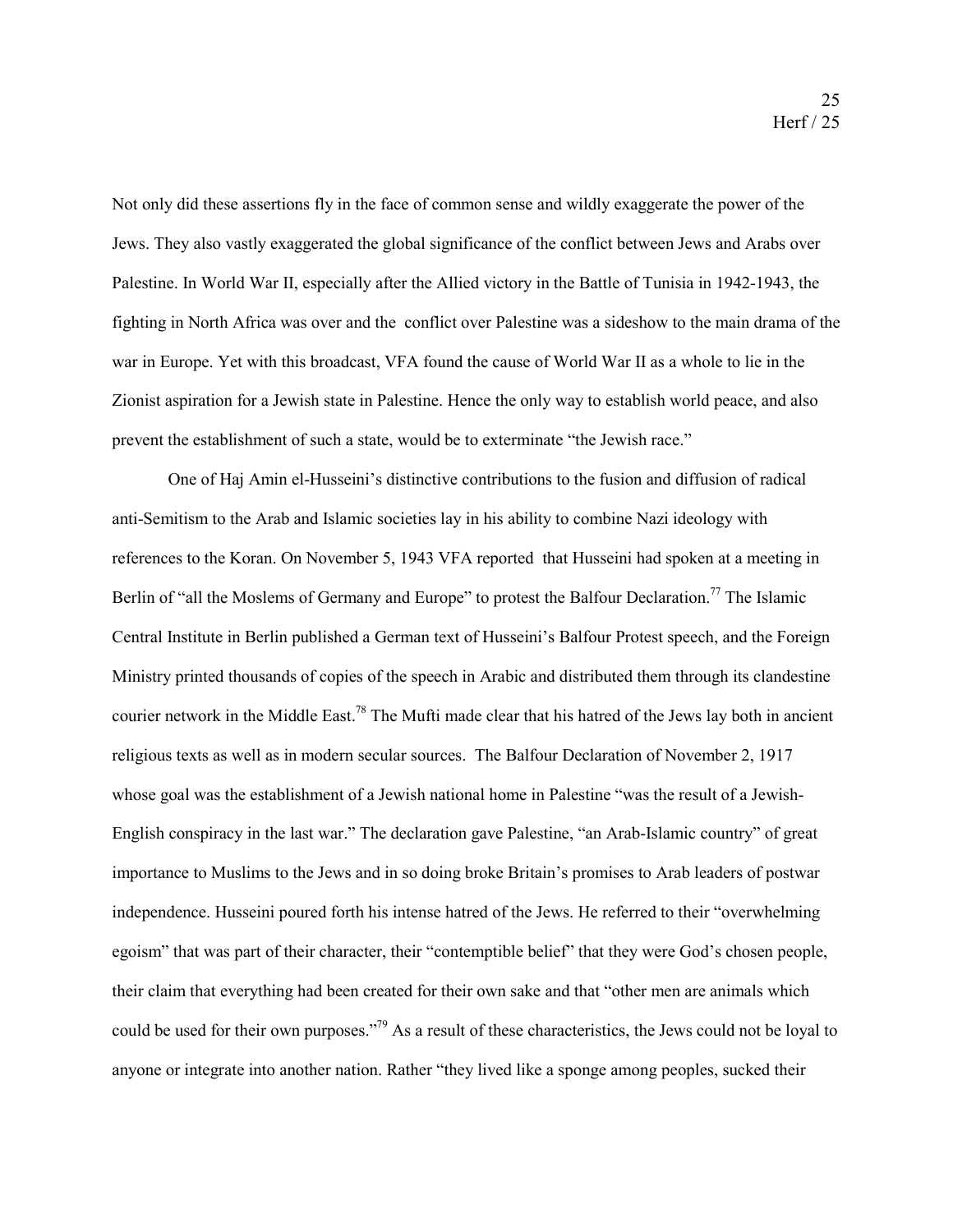<span id="page-27-0"></span>blood, seized their property, undermine their morals yet still demand the rights of local inhabitants. They want every advantage but they won't assume any obligations! All of this brought the hostility of the world down on them and nourished the Jew's hatred against all the peoples that had been burning for two thousand years." He believed that "God's anger and the curse on the Jews mentioned in the Holy Koran" was due to these Jewish characteristics. The Jews who had "tormented the world for ages have been the enemy of the Arabs and of Islam since its emergence. The Holy Koran expressed this old enmity in the following words: 'You will find that those who are most hostile to the believers are the Jews.' They tried to poison the great and noble prophets. They resisted them, were hostile to them and [they] intrigued against them. This was the case for 1,300 years. For all that time, they have not stopped spinning intrigues against the Arabs and Muslims."[80](#page-20-0) Husseini's hatred of the Jews was a central component of his understanding of Islam and his reading of the Koran. For him, Islam rooted in the Koran was an inherently anti-Semitic doctrine. He placed the efforts of Disraeli, Lord Balfour, Lionel Rothschild and Nathaniel Rothschild to establish a Jewish home in Palestine into this longer continuity of Jewish-Muslim enmity. Indeed, he called the Jews "the driving forces of the destruction of the regime of the Islamic Caliphate" in the Middle East." The Jews used their power in finance, politics and the press to this end. The Arabs and Muslims all knew of "Jewish desire" to seize the Islamic holy sights, such as the Al Aksa Mosque and "to build a temple on its ruins."

 This cultural fusion of racism, anti-Semitism and religious fanaticism found regular expression on the radio in the last year and a half of the war. On January 29, 1944, Berlin in Arabic broadcast "Arabs and Moslems at war with Jewry."[81](#page-20-0) It presented the two as distinct and different not only as religions but also as races. While the Arabs were "lavishly generous" the Jews were "meanly miserly.

While the Arabs are courageous and warlike, the Jews are cowardly and fearful. The differences between the two races were the reason for the enduring enmity which has always existed between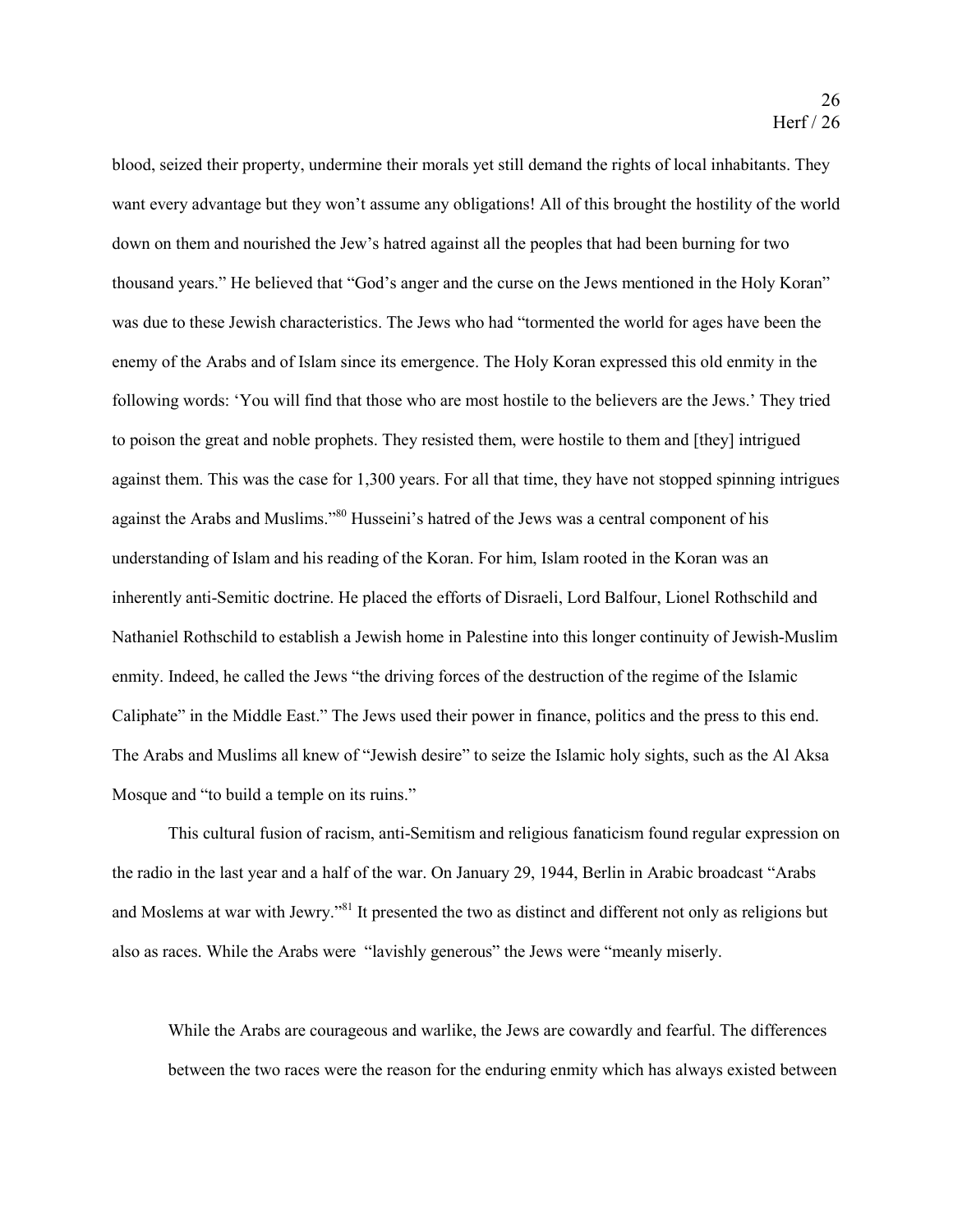them. We therefore believe that this enmity and strife between the Arabs and the Jews will always be maintained until one of the two races is destroyed. This struggle or war between the Arabs and the Jews is based on beliefs and such conflicts cannot end other than with the destruction of one party. We must also admit that the responsibility for this racial war between the Arabs and the Jews lies on the shoulders of the Jews. The characteristics of the Arabs, their generosity, unselfishness and will to sacrifice cannot lead to war.

 Enmity has always existed between Arab and Jew, since ancient times. But it has been accentuated since the appearance of Islam. In Islam, the Jews found a danger to their beliefs, They fought the Prophet and his followers and when they found that the Moslems were gaining strength, the intrigued among them. They even tried to assault the Prophet. This enmity has existed from then till the present day, when Moslems realize that they must free their lands from the evils of the Jews. It is a fact that the Jews preferred paganism to Islam. The speaker then read a saying by the Prophet to the effect that the Jews are the most ardent enemies of the Moslems.<sup>[82](#page-27-0)</sup>

Both the racial and religious arguments supported the Manichean conclusion that a conflict between Arabs and Jews was total and must end in the destruction of one or the other. The anti-Semitism of the broadcast drew on an interpretation of Islam's view of the Jews and then added modern, secular anti-Semitic arguments about the supposed decisive role of the Jews in World War I and World War II. The anti-Semitism of the broadcasts was both ancient and modern, evoking a continuity that extended back to the founding of Islam yet as up to date as the Nazi regime's twentieth century anti-Semitic conspiracy theories.

 In the spring of 1944, resolutions were introduced in the United States Senate and the House of Representatives to lift restrictions on Jewish emigration to Palestine and to support creation of a Jewish state there. For Nazi propagandists these initiatives confirmed their assertion that the war was Jewish war.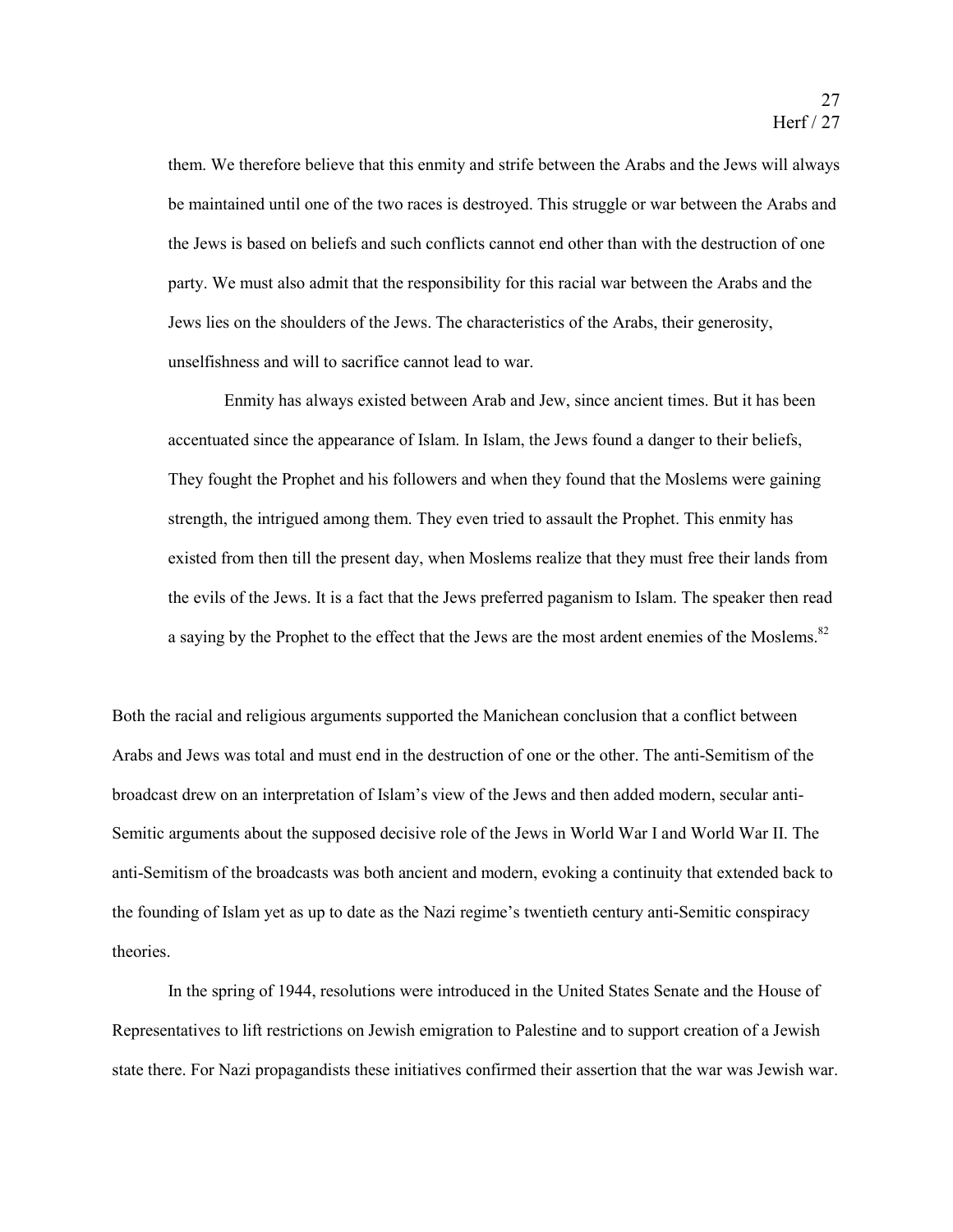On Berlin in Arabic on March 1, 1944 Haj Amin el-Husseini stated that the "wicked American intentions toward the Arabs are now clearer, and there remain no doubts that they are endeavoring to establish a Jewish empire in the Arab world. More than 400,000.000 Arabs oppose this criminal American movement...Arabs! Rise as one and fight for your sacred rights. Kill the Jews wherever you find them. This pleases God, history and religion. This serves your honor. God is with you."(emphasis in original, JH).<sup>[83](#page-27-0)</sup> As in the broadcasts of July 1942, Husseini and other announcers on Nazi radio urged Arab and Muslim listeners to take matters into their own hands and engage in murderous violence against Jews "wherever you find them."

 Despite Allied wartime censorship that prevented open expressions of pro-Nazi sympathy in North Africa and the Middle East, American and British intelligence agencies were aware that Nazi Germany's anti-Jewish and anti-Zionist propaganda struck some responsive chords among in the region. With the lifting of wartime controls, the postwar months and years produced evidence about the aftereffects of the Nazi propaganda campaign. In summer 1945, Husseini fled Germany but was arrested in France. Under suspicious circumstances he "escaped" French custody and arrived in Cairo. In Washington, the Office of Strategic Services (OSS) issued a report on June 23, 1945 about the political response in the Middle East to possible war crimes trials against pro-Nazi Arabs.<sup>[84](#page-27-0)</sup> The authors of "The Near East and the War Crimes Problem" wrote that "in the Near East the popular attitude toward the trial of [Nazi, JH] war criminals is one of apathy. As a result of the general Near Eastern feeling of hostility to the imperialism of certain of the Allied powers, there is a tendency to sympathize with rather than condemn those who have aided the Axis."<sup>[85](#page-27-0)</sup>

 A year later the Husseini returned Egypt. The reaction offered an example of what the OSS analysts had in mind. Throughout the war, American and British intelligence agencies had been concerned about the pro-Axis sympathies of the Muslim Brotherhood in Egypt. On June 11, 1946, Hassan al-Banna, its leader, sent the following statement to officials of the Arab League.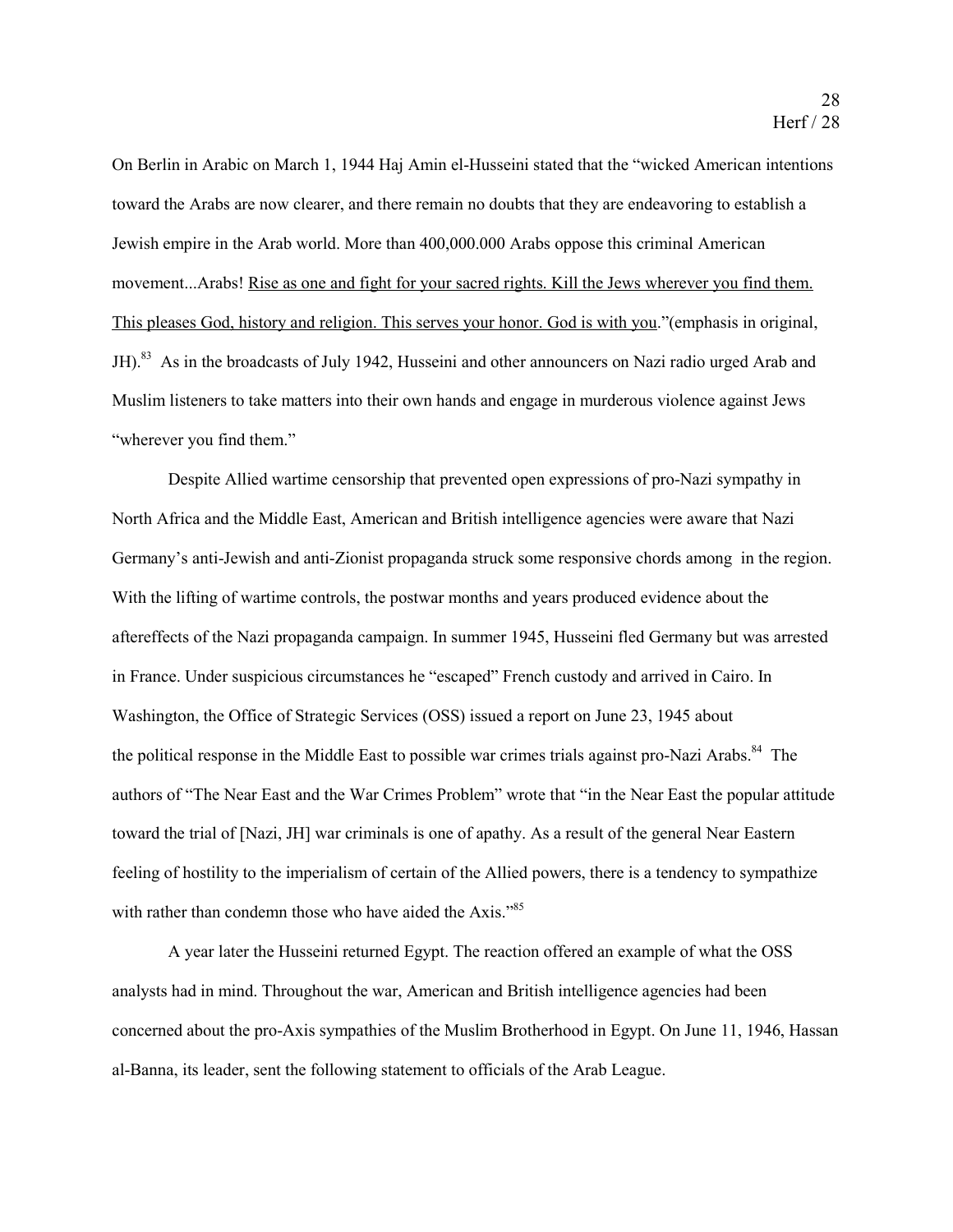"Al-Ikhwan Al-Muslimin [the Moslem Brotherhood] and all Arabs request the Arab League on which Arab hopes are pinned, to declare that the Mufti is welcome to stay in any Arab country he may choose and that great welcome should be extended to him wherever he goes, as a sign of appreciation for his great services for the glory of Islam and the Arabs...The hearts of the Arabs palpitated with joy at hearing that the Mufti has succeeded in reaching as Arab country. The news sounded like thunder to the ears of some American, British and Jewish tyrants. The lion is at least free and he will roam the Arabian jungle to clear it of the wolves...What a hero, what a miracle of a man. We wish to know what the Arab youth, Cabinet Ministers, rich men, and princess of Palestine, Syria, Iraq, Tunis, Morocco,, and Tripoli are going to do to be worthy of this hero. Yes, this hero who challenged an empire and fought Zionism, with the help of Hitler and Germany. Germany and Hitler are gone, but Amin Al-Husseini will continue the struggle...God entrusted him with a mission and he must succeed...The Lord Almighty did not preserve Amin for nothing. There must be a divine purpose behind the preservation of the life of this man, namely the defeat of Zionism. Amin! March on! God is with you! We are behind you! We are willing to sacrifice our necks for the cause. To death! Forward March.<sup>[86](#page-27-0)</sup>

A plausible reading of al-Banna's statement would be that Haj Amin el-Husseini was continuing the same struggle that Hitler and Germany as well as Husseini himself, had been waging during World War II. Indeed, for al-Banna, that war and its themes was to be continued in the Middle East, If so, who better to play a leading role than a political and religious leader with experience in fighting the Jewish enemy in Europe. Far from criticizing him for having sided with "Germany and Hitler," al-Banna expressed admiration for Husseini's wartime activities. Living in wartime Cairo, al-Banna and the members of the Muslim Brotherhood would have been able to hear what Husseini and others on Axis radio had to say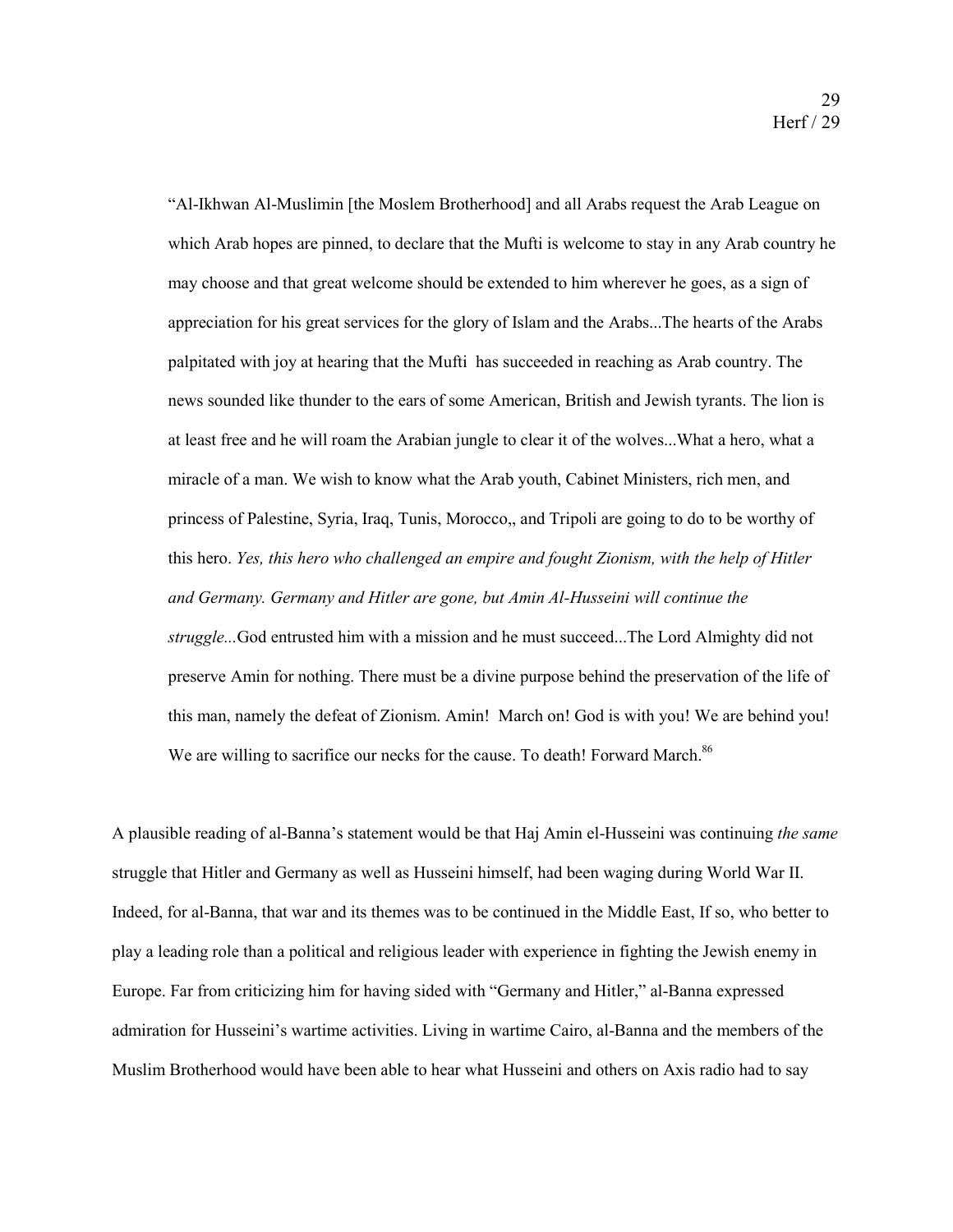about the Jews and the Allies. He found these words and actions admirable. Moreover, Husseini's survival, "escape" and arrival in Cairo were proof that God approved as well.

## Conclusion

 The history of Nazi Germany's Arabic language propaganda aimed at North Africa and the Middle East during World War II and the Holocaust was not a story about one man, the "Grand Mufti of Jerusalem," Haj Amin el-Husseini. Rather, it was part of a much broader story of the diffusion of Nazi ideology from Europe to the Middle East and of the Nazi regime's efforts to integrate propaganda with military strategy in its unsuccessful military operations in the region. With the added material from American and German archives, we are now able to offer more detail and texture to the history of Nazi Germany's efforts to extend beyond a eurocentric framework as well as to understand how it interacted with Islamic and Arab radicalism.

 The propaganda barrage drew on political and ideological fusion between National Socialist ideology, radical Arab nationalism and equally radically and militant Islam. Just as Nazism rested on a selective reading and appropriation of some elements of European and German traditions, so too did the militant Islam expressed by Husseini and his associates in wartime Berlin. Both represented a radicalization of already existing components of European and Christian, on the one hand, and Arab and Muslim, traditions, on the other. While neither were simply expressions of these traditions in general, they also cannot be understood without also seeing them also as a result of their selective appropriation, reception and radicalization. In wartime Berlin, the improbable diffusion of Nazi ideology and its hatreds to non-Aryan "Semites" in the Middle East presupposed a leap beyond the racial particularism and extreme nationalism for which Nazi Germany was justly famous and resulting appeals to unlikely of allies. The political and ideological cooperation between Nazi officials and their Arab and Muslim allies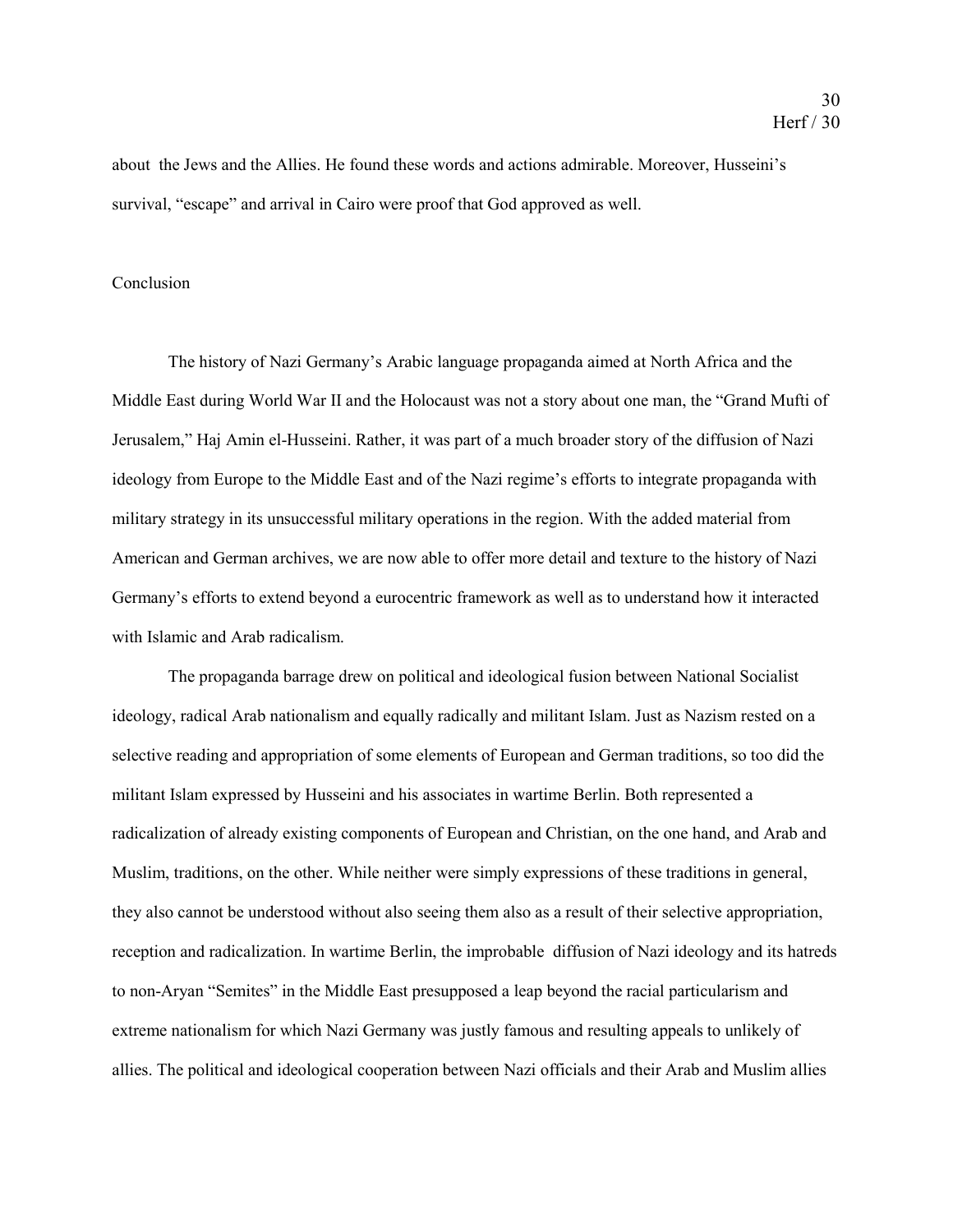in wartime Berlin was an example of what historians in recent years have called "trans-nationalism" or "hybridity" though it perhaps was not what is usually meant by those terms. The radio broadcasts and printed material that emerged from the hothouse of wartime Berlin documented a meeting of hearts and minds of two different traditions that found common ground in hatred of the Jews and liberal modernity despite their starkly different starting points, ethnic differences and linguistic barriers. The Arab exiles aided in this radicalization of their own traditions by pointing out where their understanding of passages from the Koran offered entry points to radical anti-Semitism and hatred of democracy. The Nazi officials, including Hitler, were pleased to learn that cultural components of another civilization produced hatreds similar to their own. Just as the Nazis had learned how to radicalize pre-existing anti-Semitic potentials in European and German culture, so the officials and ideologues working on propaganda aimed at Arabs and Muslims learned how to build on the already existing anti-Jewish themes that comprised one component of the traditions of Islam. An adequate answer to the important question of the impact of this propaganda barrage in North Africa and the Middle East remains beyond the evidence presented in this paper. The evidence is compelling and persuasive that Nazi Germany's appeal both to Arab nationalism and to the traditions of radical Islam played a central role in its fortunately failed efforts to extend its influence to North Africa and the Middle East.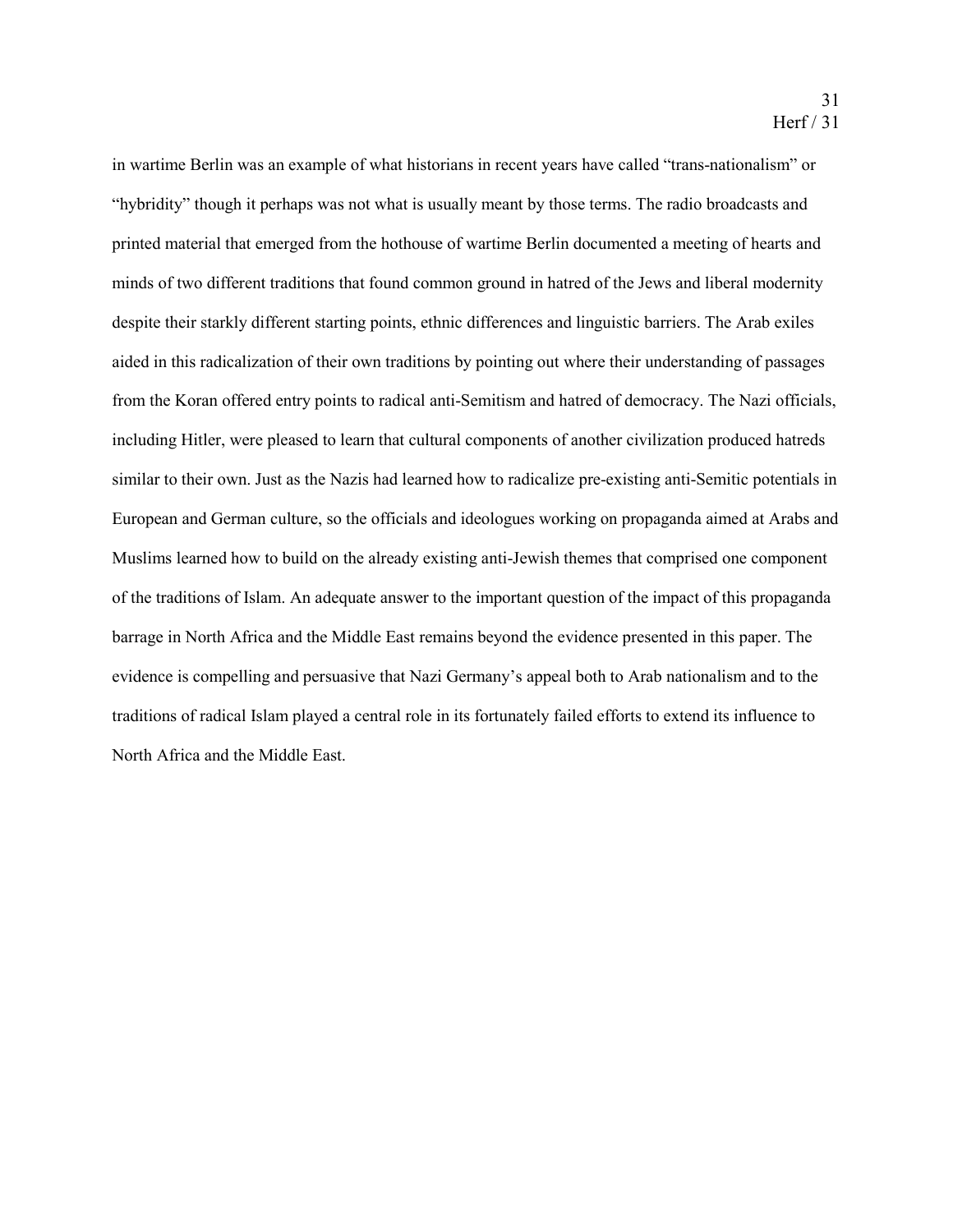## Endnotes

<span id="page-33-0"></span> $\overline{a}$ 1.

War II and the Holocaust (Cambridge, MA: Harvard University Press, 2006).

2.

Mallmann and Martin Cuppers Halbmond und Hakenkreuz: Das Dritte Reich, die Araber und Palästina

(Darmstadt: Wissenschaftliche Buchgesellschaft, 2006). Also see Robert Lewis Melka, The Axis and the

Middle East: 1930-1945 (unpublished doctoral dissertation, University of Minnesota, 1966); Francis R.

Nicosia, The Third Reich and the Palestine Question (New Brunswick: Transaction Publishers, 1999);

Josef Schröder, "Die Beziehungen der Achsenmächte zur Arabischen Welt," in Manfred Funke, ed.,

Hitler, Deutschland und die Mächte: Materialien zur Außenpolitik des Dritten Reiches (Dusseldorf:

Droste Verlag, 1976), 365-382; Philip Bernd Schröder, Deutschland in der Mittlere Osten im Zweiten

Weltkrieg (Göttingen: Mustershmidt, 1975); Wolfgang Schwanitz, Germany and the Middle East, 1871-

1945 (Princeton: Markus Wiener Publishers, 2004); and Heinz Tillmann, Deutschlands Araberpolitik im Zweiten Weltkrieg (Berlin: Deutsche Verlag der Wissenschaften, 1965).

3. 4.

University of Chicago, 1972.

2007). Also see Bernard Lewis, Semites and Anti-Semites: An Inquiry into Conflict and Prejudice (New York: W.W. Norton, 1986 and 1999). On the anti-Semitic traditions within the religion of Islam see Andrew G. Bostom, ed., The Legacy of Islamic Antisemitism: From Sacred Texts to Solemn History (Amherst, New York: Prometheus Books, 2008). 6.

7.

World War and the shift of the Initiative, 1941-1943, trans. Ewald Osers, (New York: Oxford University Press, 2001). German original: Horst Boog., et. al, Das Deutsche Reich und der Zweite Weltkrieg: Vol. 6. Der Globale Krieg : die Ausweitung zum Weltkrieg und der Wechsel der Initiative, 1941-1943 (Stuttgart : Deutsche Verlags-Anstalt, 1990).

8.

9.

10.

<sup>5.</sup>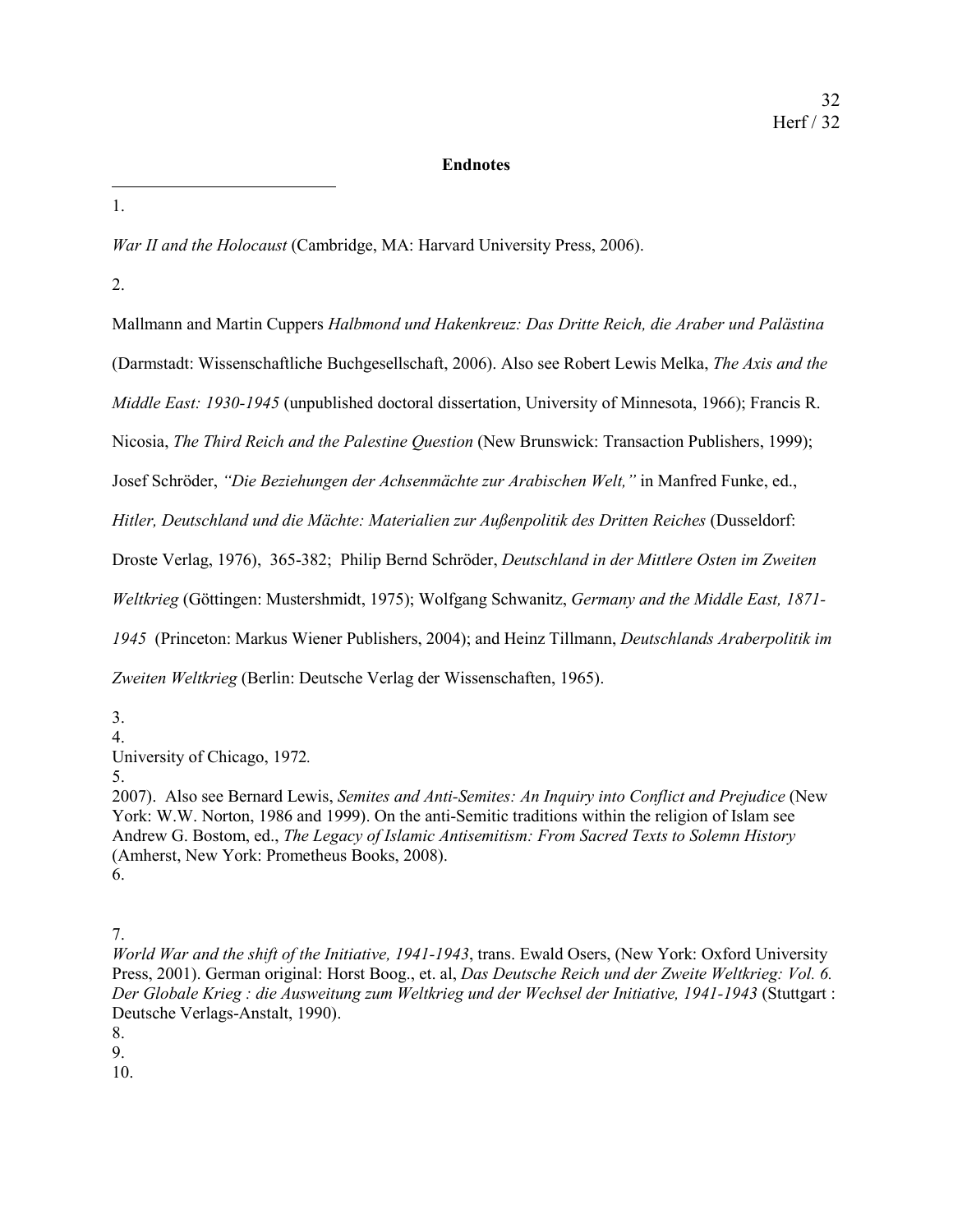$\overline{a}$ Martin Cuppers, "'Elimination of the Jewish National Home in Palestine': The Einsatzkommando of the Panzer Army Africa, 1942," Yad Vashem Studies, 35 no. 1 (2007): 111-141. 11.

Yehoshua.Porath, The Palestinian Arab national movement : from riots to rebellion, Volume two, 1929- 1939 (London ; Totowa, N.J. : Frank Cass, 1977). On Britain and Jewish emigration to Palestine, see Bernard Wasserstein, *Britain and the Jews of Europe*, 1939-1945, 2<sup>nd</sup>, ed., (London and New York: Leicester University Press, 1999).

12.

Palestine in 1942, Ben Gurion said: "The Nazis are not far away, but we are being threatened not only by Rommel in North Africa. We are also in danger of invasion from Syria and even Iraq and Turkey," 64. Robert Satloff has recently described policies of anti-Semitic persecution and the establishment of harsh labor camps during the North Africa occupation by Nazi Germany, Vichy France and Fascist Italy. Yet as terrible as these policies were, the Nazis and their allies were unable to implement plans to engage in mass murder either in the region or via deportation to death camps in Europe were not implemented. See Robert Satloff, Among the Righteous: Lost Stories from the Long Reach of the Holocaust into Arab Lands (New York: Public Affairs, 2006). In this sense, thanks to Allied military victories, the Holocaust was not extended to the Middle East.

13.

2007); Zvi Elpeleg, The Grand Mufti: Haj Amin al-Hussaini, Founder of the Palestinian National Movement, trans. David Harvey, ed. Shmuel Himelstein (London: Frank Cass, 1993); and Joseph B. Schechtman, The Mufti and the Führer: The Rise and Fall of Haj Amin el-Husseini (New York: Thomas Yoseloff, 1965); and Anthony De Luca, "Der Grossmufti' in Berlin: The Politics of Collaboration," International Journal of Middle East Studies, Vol. 10, No. 1 (February 1979), 125-138. Husseini's major speeches in wartime Berlin have been published in German. See Gerhard Höpp, ed., *Mufti-Papiere* : Briefe, Memoranden, Reden und Aufrufe Amīn al- usainīs aus dem Exil 1940 - 1945 (Berlin : Schwarz, 2001). See my examination of some of texts in Herf, Jewish Enemy, 172-174, 179-180 and 243-244. Also see Philip Mattar, The Mufti of Jerusalem (New York: Columbia University Press, 1988).

14.

15.

Oldenbourg, 1987).

16.

17.

Texas Press, 2004), 16-17. By contrast, the literacy rates for Christians in Palestine in 1947 were 85% for men and 65% for women.

18.

Strategic Services, Cairo SI/X-2, Box 4.

19.

Legation and Embassy, Secret and Confidential General Records, 1939, 1941-1947, 1941, 820.02-830, Box 4, Folder 820.02 1941.

20.

Aronson in Hitler, the Allies and the Jews (New York: Cambridge University Press, 2004), 54-64.

21.

22.

23.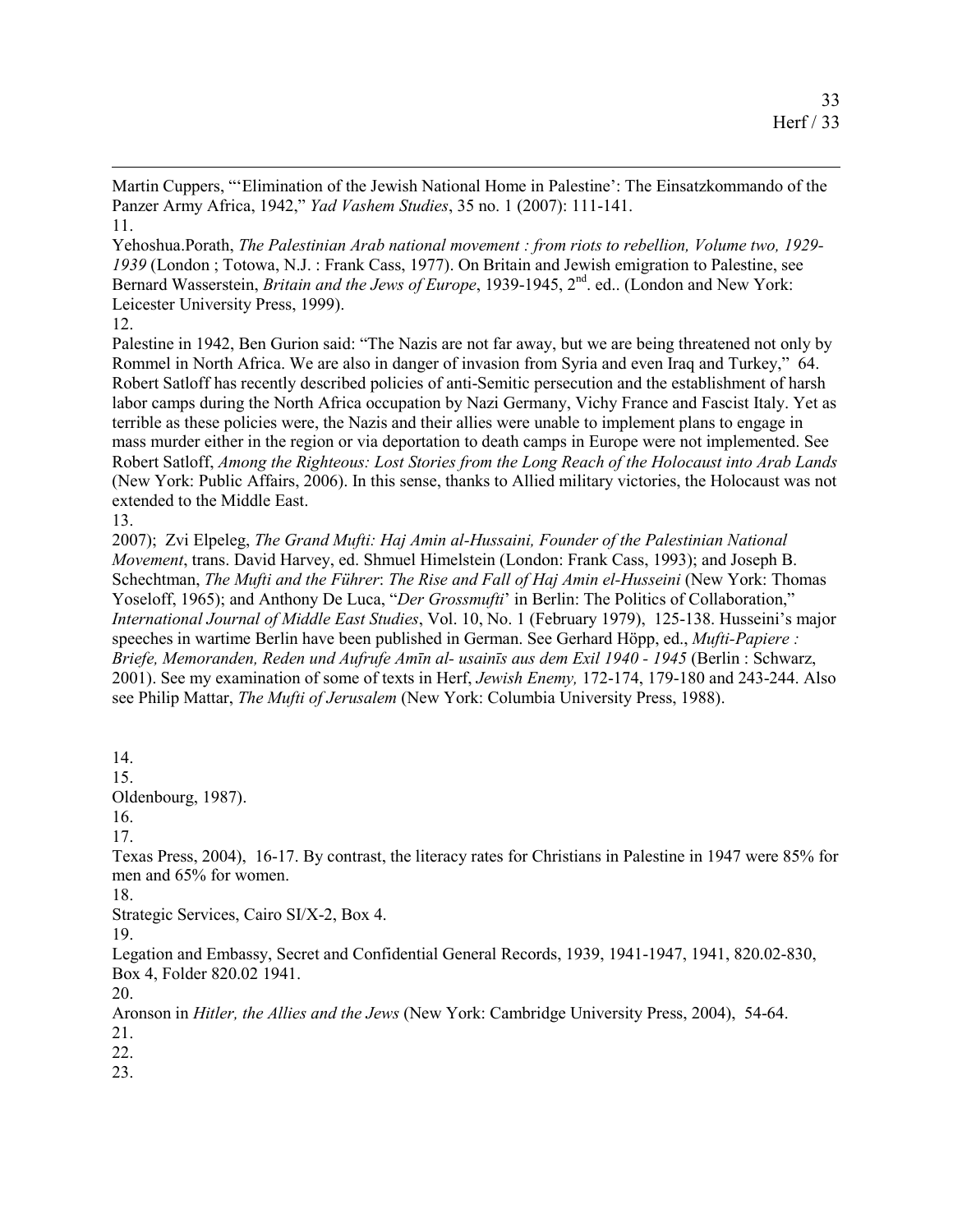$\overline{a}$ Records of the German Foreign Ministry Received by the Department of State, Microcopy No. T120, Roll 396, frames 304653-304666.On Ribbentrop, the Foreign Ministry and Nazi propaganda, see Peter Longerich, Propagandisten im Krieg : die Presseabteilung des Auswärtigen Amtes unter Ribbentrop (Munich: R. Oldenbourg, 1987). 24. 25. 26. 27. 28. 1943, Bde 2-3 29. 1943, Bde 2-3. 30. 31. 2-3. The leading officials in the Foreign Ministry dealing with the Middle East included Erwin Ettel, Fritz Grobba, Werner Otto von Hentig, Wilhelm Melchers, Carl Prüfer, Ernst Woermann, 32. Ru., Stand vom 1.9.1942," PAAA Rundfunkpolitische Abteilung, R67477 Referate Ru Pers. Ru Hs, Bd. 1: Verwaltung Organisation 1941-1943, Bde 2-3. 33. Erforschung des Vorderen Orients in der ersten Hälfte des 20. Jahrhunderts (Wiesbaden: Harrassowtiz Verlag, 2003), 199. 34. Abteilung, R67477 Referate Ru Pers. Ru Hs, Bd. 1: Verwaltung Organisation 1941-1943, Bde 2-3. Personnel of the Orient office in the Foreign Ministry's Rundfunkpolitischen Abteilung. Kissling became a Dozent for history and culture of the Orient and of Turkey at the University of Munich. See, among others, his The Muslim World (1969), Handbuch der Orientalistik (1959), Islamistische Abhandlungen (1974). Also see Kurt Munzel, Ägyptischer-arabischer Sprachführer (Wiesbaden, 1958 and 1983). 35. Rundfunkabteilung, Ref. VIII Arabische und Iranische Sendungen, vorl. 39, Dez. 1940-Jan. 1941, p, 2, 36. Rundfunkabteilung, Ref. VIII Arabische und Iranische Sendungen, vorl. 39, Dez. 1940-Jan. 1941, p, 2, 37. 38. "Religiöser Wochentalk vom 12. Dez.1940 (arabisch) Die Friegebigkeit," broadcast on December 12, 1940, 14-16. Though, most of the Division of Radio Policy files are Political Archive of the German Foreign Ministry, these files form 1940-1941 are in the Bundesarchiv in Lichterfelde. 39. 1941, Kult.R, Ref. VIII (Orient), Mu/Scha, 11-13. 40. 41. Klaus Gensicke, Der Mufti von Jerusalem und die Nationalsozialisten: Eine politische Biographie Amin el-Husseinis (Darmstadt: Wissenschaftliche Buchgesellschaft, 2007); Mallmann and Cuppers, Halbmond und Hakenkreuz, 105-120; and Hirszowicz, The Third Reich and the Arab East, 211-228.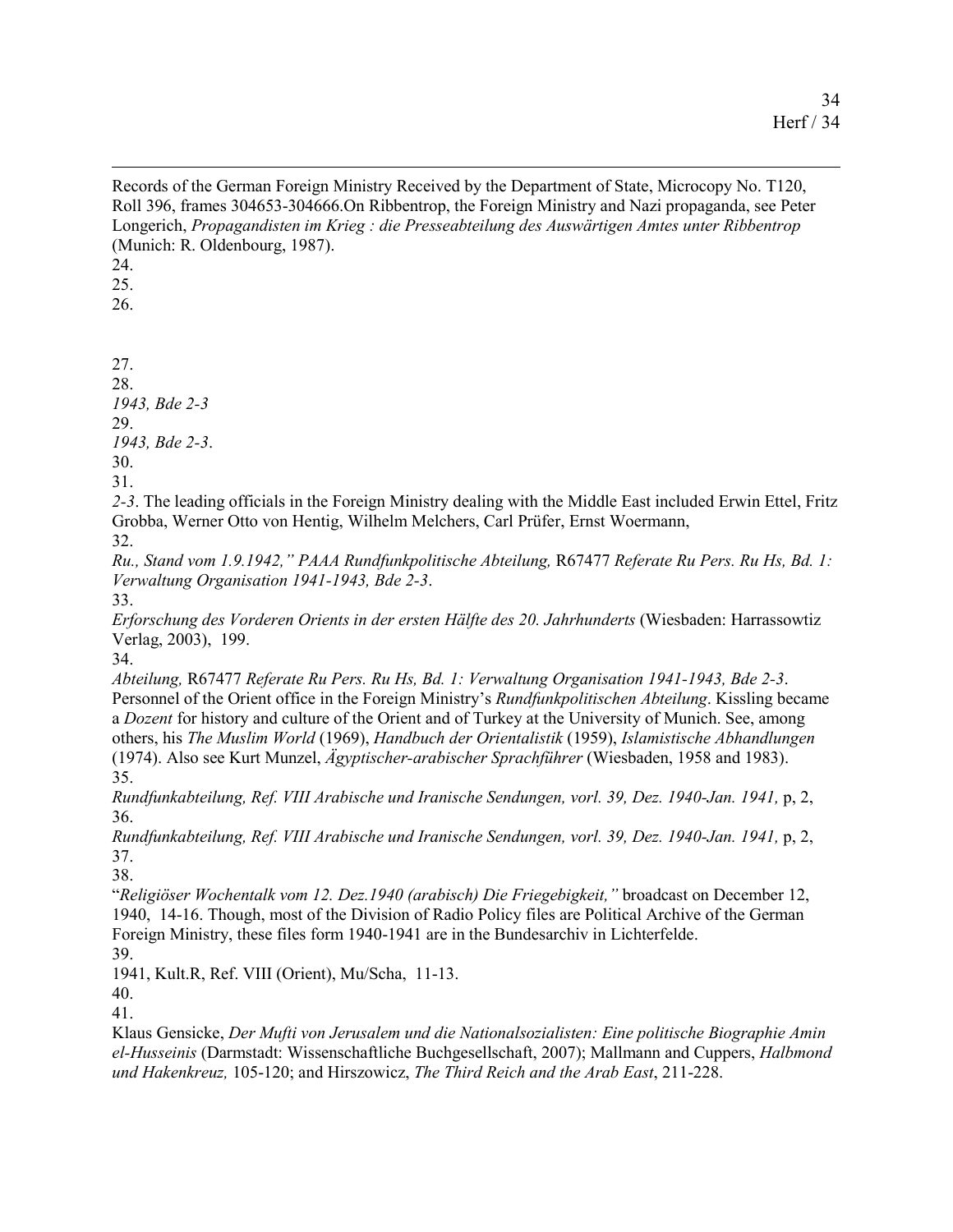## $\overline{a}$ 42.

43.

Minister and Minster Grobba in Berlin," Berlin (November 30, 1941), Documents on German Foreign Policy (DGFP) Series D (1937-1945) Volume XIII, The War Years, June 23-December 11, 1941, (Washington, D.C.: United States Government Printing Office, 1949-1984) 881-882, 884. On the meeting, see Hirszowicz, The Third Reich and the Middle East, op. cit, 218-221; and Klaus Gensicke, Der Mufti von Jerusalem und die Nationalsozialisten, op. cit., 60-63. 44.

was fully aware of the threat. According to the language of the Genocide Convention adopted by the United Nations after World War II, some of the resulting broadcasts would meet its definition of "incitement" and could thus be described as part of the crime of genocide. Clause 3 in Article 3 of the "Convention on the Prevention and Punishment of the Crime of Genocide," includes "direct and public incitement to commit genocide" as acts that should be punishable. See

"http://www.hrweb.org/legal/genocide.html." While the Reich Press Chief, Otto Dietrich, was tried and convicted of "crimes against humanity" for his role in Nazi propaganda in Germany, Husseini and other pro-Nazi Arabs involved in Arabic language broadcasts in Berlin faced no postwar judicial reckoning. On the Dietrich trial see Jeffrey Herf, Jewish Enemy, op. cit., 272-274.

45.

1944, 740.0011/European War 1939, Microcopy No. M982, Roll 114, 21414. 46. 47. 48. General Records, Cairo Embassy, 1942, 815.4-820.02, Box 77.. 49. 50. 51. 52. 53. 54. 55. superiority went hand in hand with atrocious crimes committed against the non-Jewish, Slavic

populations of Eastern Europe and the Soviet Union. We know that before and during the German invasion of Poland in September 1939 and before and during Operation Barbarossa in June 1941, Nazi propaganda offered ideological justifications for these crimes in the form of in vast amounts of racist propaganda about "Slavic sub-humans." However, aside from Hitler's remarks about the Arabs dating from the 1920s in Mein Kampf, German propaganda about Arabs and Muslims, whether in Germany or aimed at Arabs and Muslims in North Africa and the Middle East, did not echo the racist ideology directed at Eastern Europeans and citizens of the Soviet Union. On the contrary, German propaganda went to great lengths to convince Arabs and Muslims that Germany was an anti-Jewish, but not an anti-Semitic, regime. If, following a victory in North Africa, Nazi Germany would have treated Arabs and Muslims as racial inferiors, it would have done so without the ideological preparations which accompanied its war crimes in Eastern Europe. 56.

1944, 740.0011/European War 1939, Microcopy No. M982, Roll 114, 21414.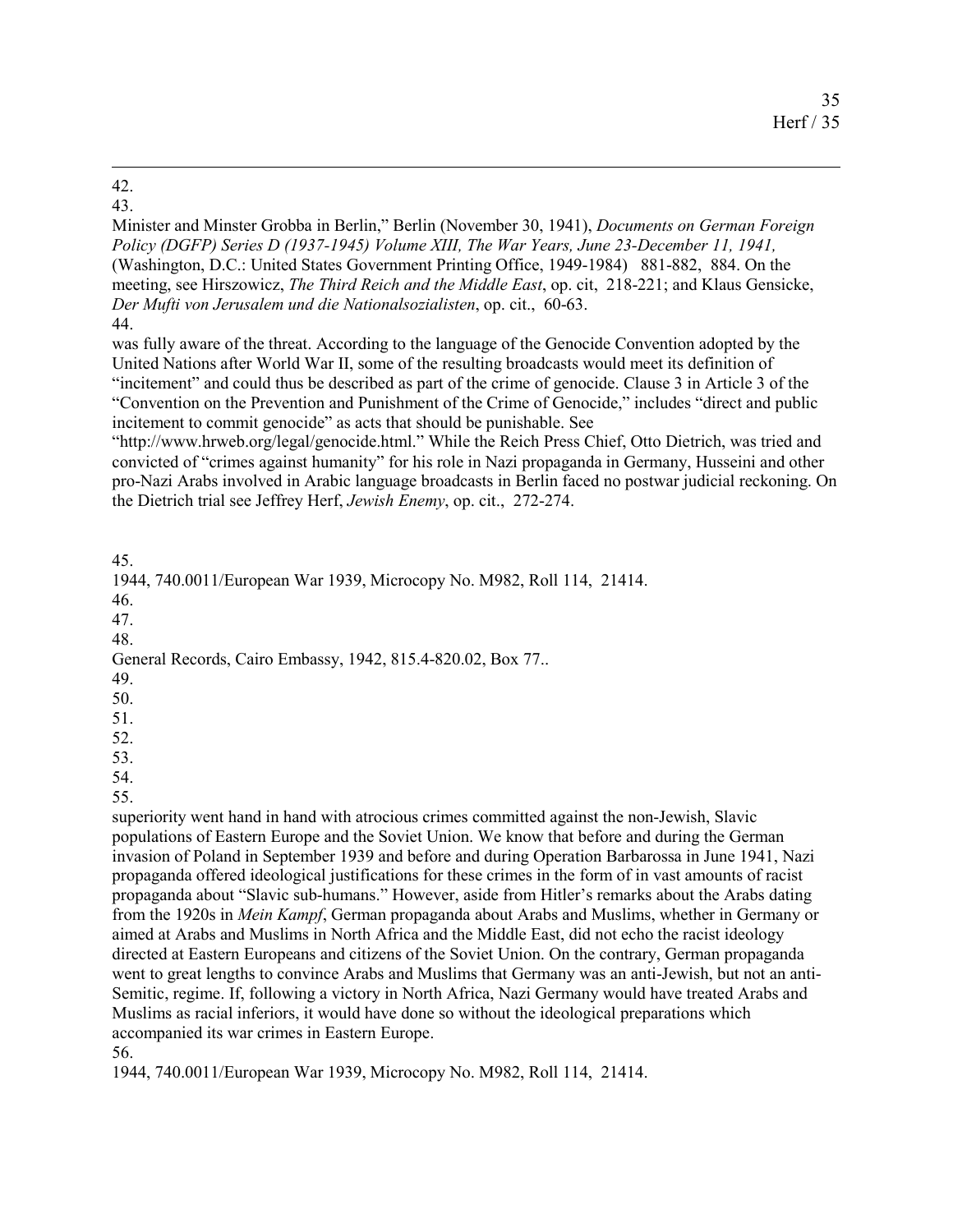57.

 $\overline{a}$ 

- 58.
- 59.
- 60. 61.
- 62.
- 63.
- 64.
- 65.

Historical Perspective (London and New York: Routledge, 2007); 50-71; and Herf, Jewish Enemy, op. cit, 72-76, 180-181 and 246.

66.

Military Intelligence Division, (hereafter, MID) "Regional File." 1922-1944 Palestine, Box 2719, Folder 2930.

67.

68.

69.

General Records, 1936-61, 1943: 110.2 to 1943-891 Box 8, 2-3; and George Britt, United States Office of War Information, Beirut, "Political Notes on the Lebanon and Syria," (February 13, 1943) NARA RG84, Lebanon. U.S. Consulate Legation and Embassy Beirut, 1936-1941, Classified General Records 1943: 1943 110.2 to 1943 - 891, 1; and George Britt, "Beirut September to June" (June, 1943) NARA RG84, Lebanon. U.S. Consulate Legation and Embassy Beirut, 1936-1941, Classified General Records 1943: 1943 110.2 to 1943 - 891, 7.

70.

71.

NARA, RG 84, Egypt: Cairo Embassy General Records, 1933-1955, 820.00-822.00, 1943, Box 93. On Goebbels "Do You Want Total War?" speech see Herf, Jewish Enemy, 192-196.

72.

73. September 23 to 29, 1943," NARA, RG 84, Egypt: Cairo Embassy General Records, 1933-1955, 820.00- 822.00, 1943, Box 93.

74.

75.

period November 3 to 9, 1943," 1-2, NARA, RG 84, Egypt: Cairo Embassy General Records, 1933- 1955, 820.00-822.00, 1943, Box 93.

76.

77.

Broadcasts in Arabic for the period November 3 to 9, 1943," 3-4, NARA, RG 84, Egypt: Cairo Embassy General Records, 1933-1955, 820.00-822.00, 1943, Box 93.

78.

Grossmufti, 1942-1944, 297878-886.

79.

80.

81.